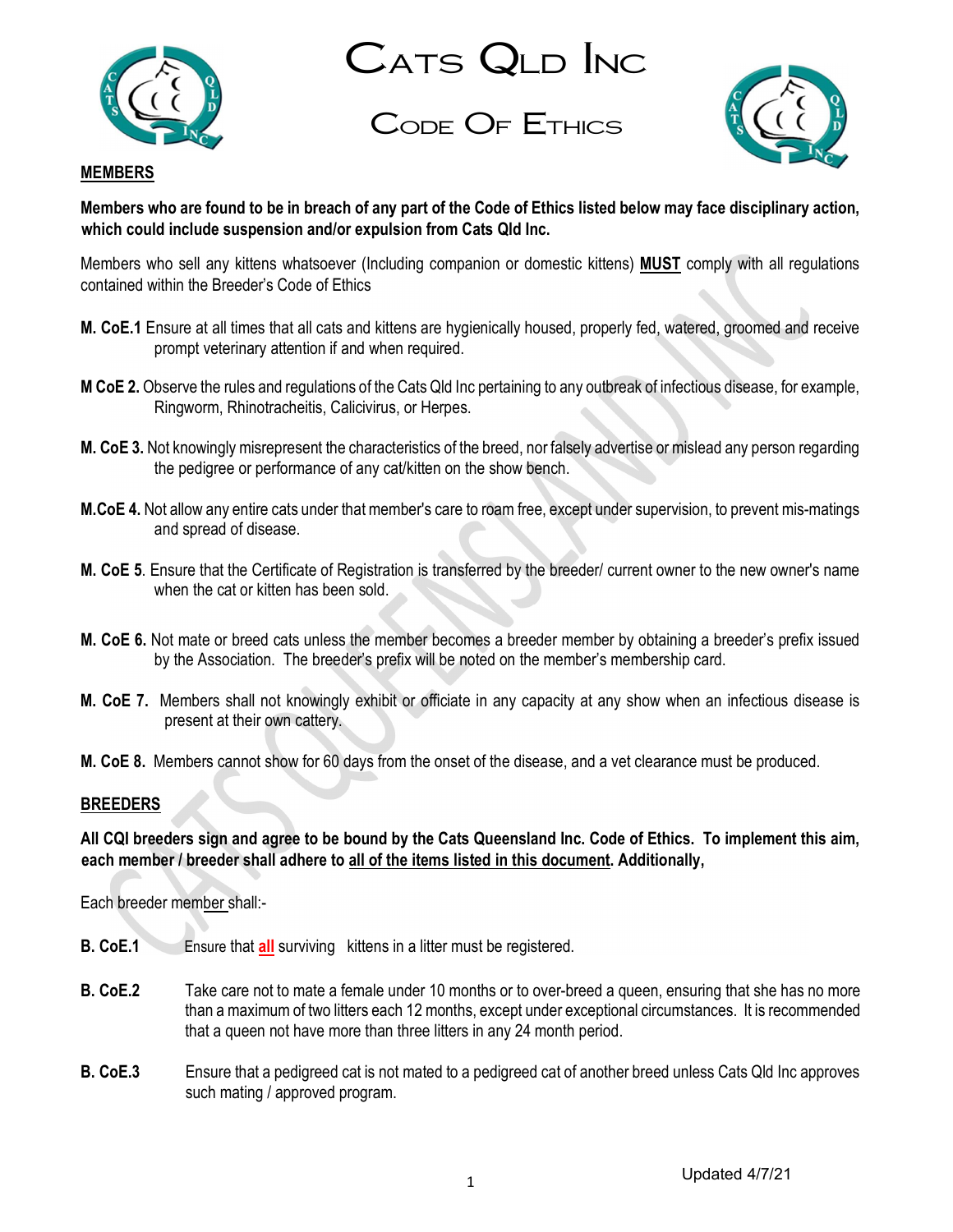- B. CoE.4 Ensure that no matings are accepted between cats unless both cats are owned by registered breeders.
- B. CoE.5 Ensure that the Certificate of Registration is transferred by the current owner to the new owner's name when the cat/kitten has been sold as a pet, or for show and/or breeding. The pedigree and vaccination certificate are the birthright of the cat or kitten and **MUST** be given to the new owner.
- B. CoE.6 Ensure that a kitten shall not leave the breeder's premises under the age of 12 weeks, thus allowing vaccination to be commenced before date of sale.
- B. CoE.7 Breeders are also strongly encouraged [01/07/17\*\*] Breeders are required to have their kittens desexed before sending them to their new owners, unless they are going into a Registered Breeder's\* program. This procedure, while not without risk, is considered safe and long-term adverse effects are rare. Copies of desexing certificates MUST be sent with Applications for Litter Registration.

#### \*\*Applicable to ALL litters born AFTER JULY 1ST 2017.

B. CoE.8 Ensure that MICROCHIPPING of all kittens in litters is carried out. The Queensland State Government has mandated that all kittens and puppies MUST be microchipped by 12 weeks of age. This is best done while kittens are anesthetized during desexing. Please be aware that this includes all kittens and breeding adults kept by breeders as well. Additionally, all kittens and cats being transferred to new owners MUST also be microchipped. Please provide these details when completing your paperwork as omissions may cause delay in processing.

> CQI also reminds breeders that NO cat over 9mths can be sold entire unless they are going into a Registered Breeding Program. These cats MUST be desexed and microchipped [if not already done] prior to rehoming.

> \*Details of the breeder – Full name, address, prefix, registering body and member number need to be provided on the Application For Registration / Back of Transfer Form.

- B. CoE.9 Ensure that a kitten does not leave before that kitten is fully weaned, healthy, vaccinated, desexed, microchipped and litter-trained as required by Cats Qld regulations and local government statutes.
- B. CoE.10 Provide all purchasers of cats/kittens sold or placed by a member with all dietary, grooming techniques, immunisation certificates and micro-chipping details.

 Accept reasonable financial responsibility for the health status of kittens for at least one week after the date the new owner takes possession of the kitten.

- B. CoE.11 Be aware that the sale of cats/kittens to commercial wholesalers or retail pet dealers is strongly discouraged. A member shall not directly allow a cat/kitten to be given as a prize or donation to a contest of any kind.
- B. CoE.12 Breed cats for the purpose of improving the standard of the breed and not primarily for the pet market.

#### **JUDGES**

#### All Cats Qld Judges sign and agree to be bound by the Cats Queensland Inc. Code of Ethics.

- J. CoE.1 Judges shall hold membership with Cats Qld Inc.
- J. CoE.2 Judges must belong to at least one Cats Qld Inc affiliated club but may belong to specialist clubs affiliated with another controlling body. Should a Cats Qld Inc Judge be a member of a specialist club affiliated with another controlling body, the Judge shall not hold a position on the Executive of that club.
- J. CoE.3 Judges shall register all of their cats and kittens with Cats Qld Inc.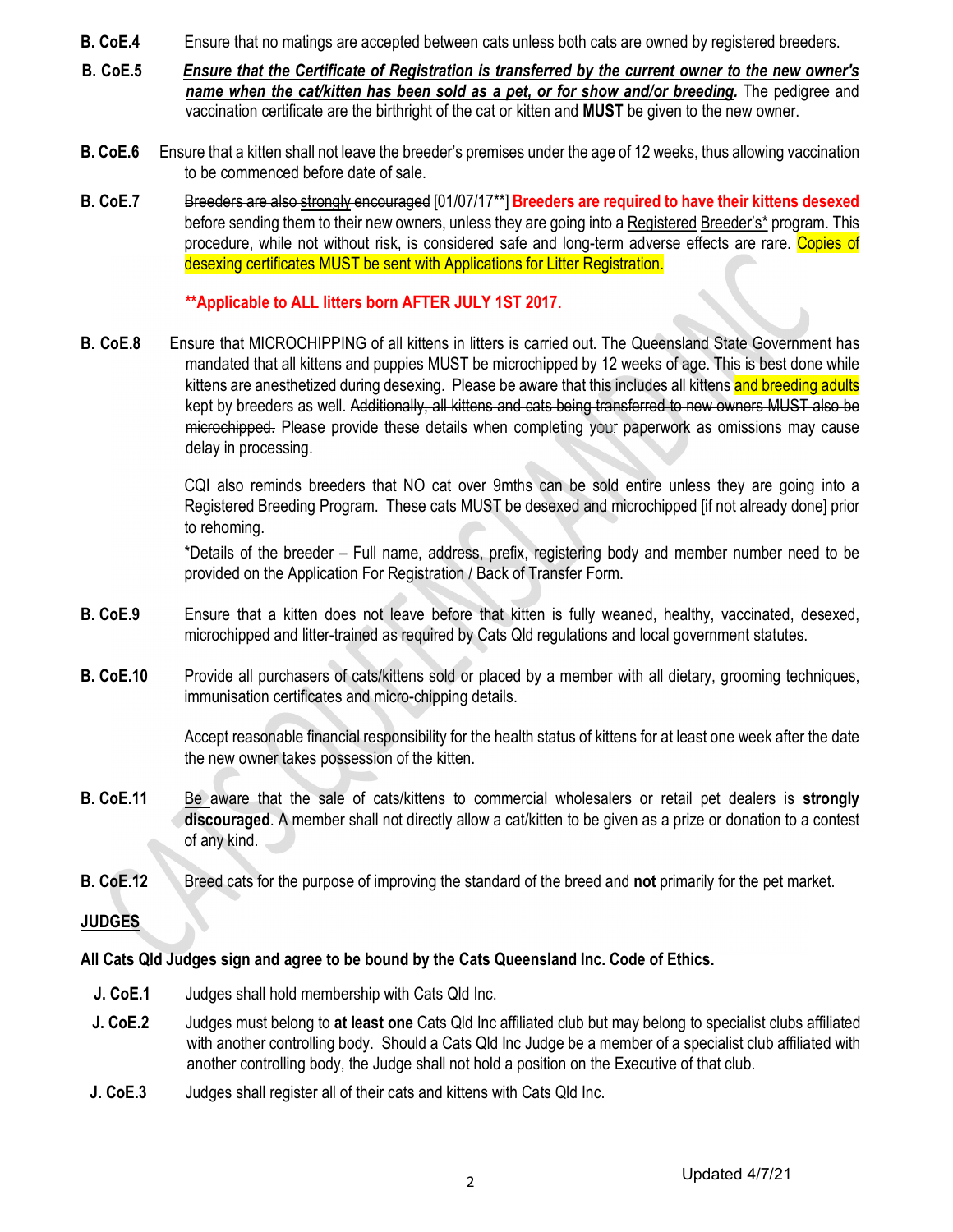- J. CoE.4 Judges must always present themselves and their cats at shows and cat-related functions in an exemplary manner.
- **J. CoE.5** Judges shall strive to achieve standards of professional conduct and display attitudes that will create mutual respect towards their colleagues and others. This may include providing constructive feedback to one another as Judges.
- **J. CoE.6** Cats Qld Inc. Judges are to be completely unbiased in their judging.
- **J. CoE.7** Judges shall endeavour to promote relationships that will contribute positively to the cat fancy.
- J. CoE.8 Judges should possess a manner that promotes educating about, listening to and advising on cat related matters.
- J. CoE.9 Judges shall make themselves available to any exhibitor or member of the public to provide information on breeds of cats, including constructive criticism of exhibits.
- **J. CoE.10** Judges shall not solicit judging assignments.
- J. CoE.11 Judges may not cancel appointments to take up other appointments after a contract has been signed.
- J. CoE.12 Judges should be aware of the requirements of Cats Qld Inc and inviting clubs when accepting appointments if there is a time rule in place, noting that such rules are developed to ensure variety of judges for exhibitors. (The current position is that Judges may judge at alternate Cats Qld Inc shows or judge alternate groups at successive shows.)
- J. CoE.13 Judges shall notify the Honorary Secretary Cats Qld Inc. of all appointments accepted.
- J. CoE.14 Cats Qld Inc Judges may only judge at a show operated by a recognised body in Australia, i.e. bodies affiliated with either ACF or CCC of A. Please check recognition status for newer organisations.
- **J. CoE.15** Judges may only judge at overseas shows conducted by recognised bodies. Judges should check with the CCC of A Secretary if they are unsure of the status of overseas bodies.
- **J. CoE.16** Judges shall not judge any exhibit that has been domiciled with them during a period of three months prior to a show.
- J. CoE.17 When exhibiting at show at which they are also judging, Judges should bench their own cats with discretion.
- J. CoE.18 There should be no conflict of interest with any decision made on the floor or with your governing body on a personal or affiliate level.
- **J. CoE.19** Judges should be able to justify all judging decisions made when questioned by either an exhibitor or a show official.
- **J. CoE.20<sup>\*</sup>** It is the responsibility of each Judge to ensure that their qualifications remain current and that they are up to date with new or uncommon breeds.
- J. CoE.21<sup>\*</sup> To remain on the active CCCA Judges list, each Judge must complete at least three assignments annually, averaged over three years, including at least one assignment per year within their own control body. The three annual assignments required will not include judging of any companion animals, domestic or household pets
- J. CoE.22<sup>\*</sup> Each Judge should also attend the annual CCCA Judges Conference as well as at least one compulsory seminar or a total of seven hours of training annually, whichever is the greater, as assigned by the tutor judges of the control body to which they are accredited. If the judge is unable to attend either the CCCA Judges Conference or the locally assigned seminar, the judge must complete either an open-book examination, prepare a presentation on a specific or new breed of cat, or attend a refresher course.

\*Taken directly from the CCCA Minimum Requirements for Judges Document.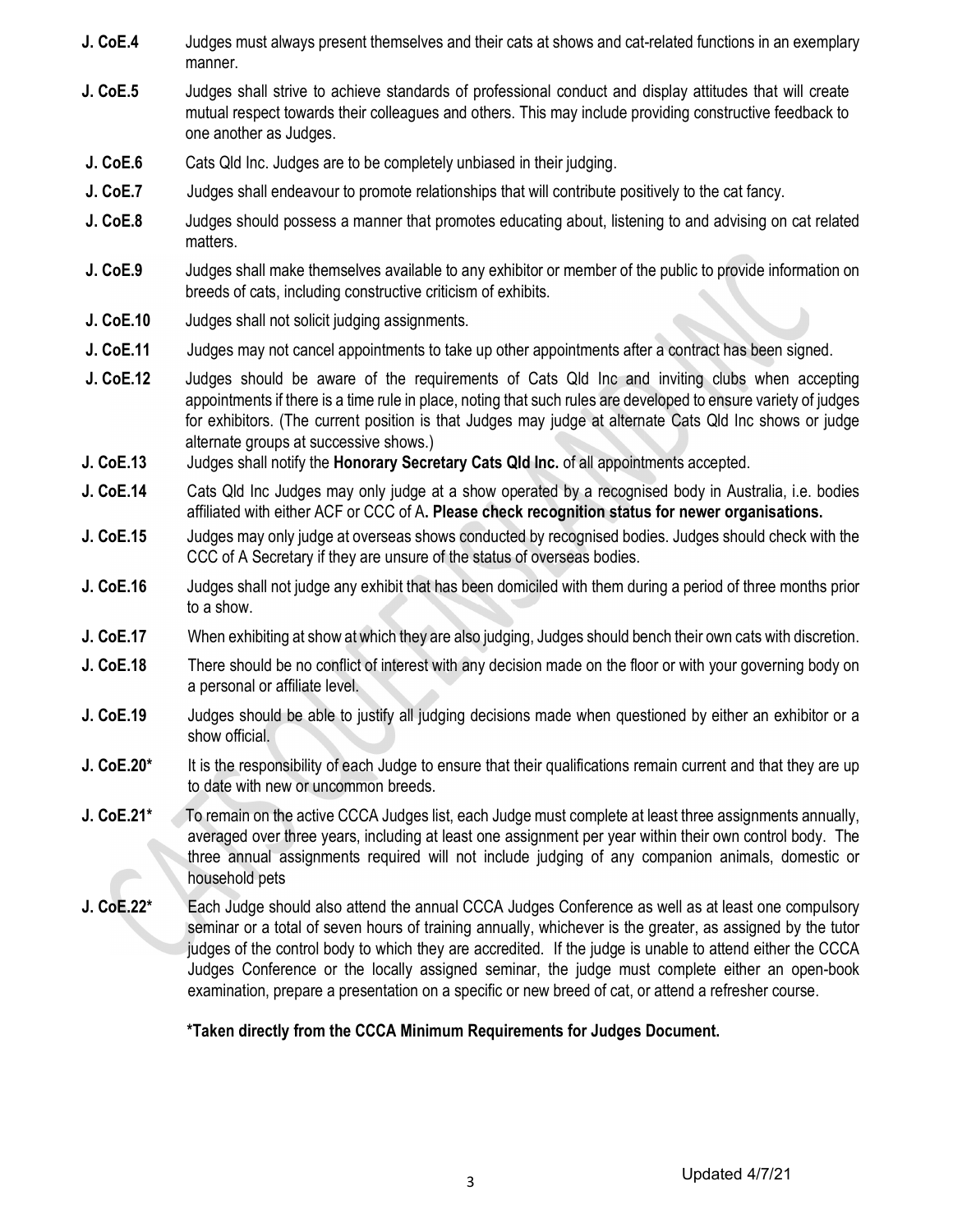# REGISTRATION RULES

#### 1: MEMBERSHIP

[a] Applications for membership are available for both breeders and non-breeders, singles or partnerships / families where all junior membership covered by the family membership are UNDER the age of 18 years and reside together with the other partners in the membership.

[b] Applications must be submitted on the relevant form, with all sections completed in full, declarations signed and accompanied by the required fees as set from time to time. Memberships are presented to the next meeting of the Management Committee for acceptance. Acceptance is not automatic, and Cats Qld Inc reserves the right to not accept such applications.

[c] Applications for a breeder membership must also provide the completed Application for Prefix [see below please]. The cost of the prefix is covered in the membership Application Fee.

[d] Memberships become due on the first [1st] of January each year. Memberships which have not been renewed using the prescribed form, with signed agreements and accompanied by the relevant renewal fees, by the end of March in any year, shall be deemed to have lapsed. 'Renewal' will then need to be in the form of a new application which will require approval at a Management Meeting of Council. Acceptance is not automatic, and Cats Qld Inc reserves the right to not accept such applications.

[e] Membership applications received after the first [1st] or October in any year shall be deemed to be covered for the remainder of the year PLUS the following year.

[f] All members, whether breeder or non-breeder members, are required to abide by the Cats Qld Inc Code of Ethics in its entirety and the Cats Qld Inc Constitution which are sent, as part of the membership package, to all members of Cats Qld Inc upon acceptance.

[g] Membership of Cats Qld Inc requires resignation from any previous Queensland body.

#### 2: PREFIXES

- [a] Prefixes may be applied for by individuals [sole breeding prefix] or within a partnership [[dual breeding prefix]
- [b] Sole breeding prefixes are available for individuals from 18 years of age. Dual prefixes may include younger members under the guidance of a senior breeder member within that prefix.
- [c] All Queensland breeders are required to register a breeding [cattery] prefix with a recognised Cat Registering Body affiliated with CCCA, ACF or ANCATS. In the case of a breeder holding more than one prefix, renewal for each ADDITIONAL prefix is \$10 per year, payable with membership renewal.
- [d] Applications for a breeding prefix must be made on the prescribed form. A list of FOUR [4] names are to be submitted, in order of preference, to the Registrar together with the prescribed fee. These will be sent to the Central Prefix Registry for checking and approval. Should none of your selection be acceptable to the Central Registry, you will be required to select 4 more choices. Choose your names carefully as changes cannot be made once the prefix has been registered.
- [e] Prefixes must consist of only ONE word and be a maximum length of 12 letters. NO apostrophe, dash or hyphen is permitted to be used in a prefix.
- [f] No breeder is permitted to use another's cattery prefix as part of the name of any of their kittens. Breed names are also not to be used in the common name of a cat.
- [g] Prefixes are renewed annually with membership renewal which is due on the first [1st] of January each year. Memberships which have not been renewed using the prescribed form, with signed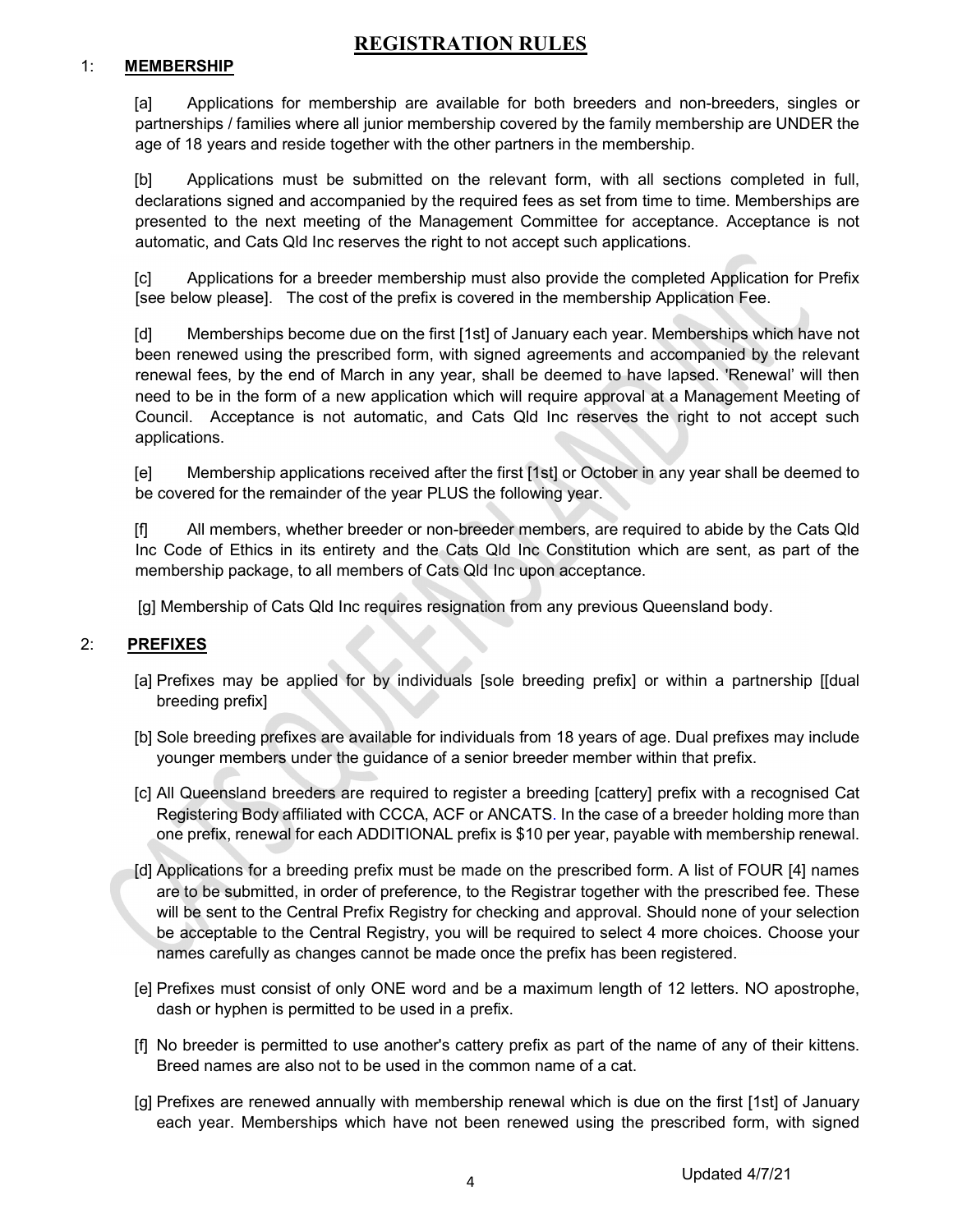agreements and accompanied by the relevant renewal fees, by the end of March in any year, shall be deemed to have lapsed. 'Renewal' will then need to be in the form of a new application which will require approval at a Management Meeting of Council. Acceptance is not automatic, and Cats Qld Inc reserves the right to not accept such applications.

- [h] Breeders need to ensure they follow the Cats Qld Inc Breeder's Code of Ethics.
- [i] If a written complaint is received regarding any Cats Qld Inc breeder, Cats Qld Inc may withdraw services to that breeder until the complaint has been investigated and resolved.
- [j] When a breeder chooses to cease breeding, the breeding prefix may be cancelled, and that prefix will not be able to be used again for a period of 20 years.
- [k] A prefix is automatically considered to lapse when the holder of that prefix dies. A prefix can however, in this situation, be transferred to a family member who applies in writing to Cats Qld Inc, subject to membership fees and prefix renewals being paid and acceptance of the membership application at a meeting of the Cats Qld Inc Management Committee.
- [l] Joint prefixes in the case of a joint prefix, should one member of the partnership have any complaint filed against them upheld, it must be understood that the other prefix holder in the partnership will also be held responsible and may be subject to disciplinary action, if warranted.
- [m] Cats Qld Inc shall be entitled to refuse any application for registration of a prefix without stating a reason.

#### 3. REGISTRATION

- [a] ALL living progeny from the mating MUST be registered. Such registrations MUST be received by the Hon. Registrar before the kittens attain the age of 9 12 calendar months. No registration applications can be processed once kittens have reached nine [9] twelve [12] months of age.
- [b] Litter Registration forms must be completed FULLY otherwise they may be returned which will result in processing delays. ALL fields must be completed – this includes the microchip numbers of the sire and dam. Please check carefully before sending. Copies of desexing certificates MUST also be sent with Applications for Litter Registration
- [c] In the case of dual breeder memberships, only one member is required to sign relevant documentation.
- [d] Once registration has been processed, no changes to the kitten's details can be made with the exception of:

[i] The kitten was registered as the wrong sex - change of sex is permissible [and a suitable change of name which is similar to the original name if necessary. - e.g. Princess XXX to Prince XXX] [ii] The kittens registered colour is incorrect - this can be changed BEFORE the kitten has been shown without the need for assessment for colour change. Once the kitten / cat has been shown, then it will require assessment by a panel of 3 Cats Qld Inc or other recognised judges who must complete and sign the Application for Change of Colour form. This form must then be sent to the Hon Registrar, along with the original pedigree and the appropriate fee.

 ALL applications for ALTERATION as listed above must be submitted with the required fee for processing.

 NOTE: The Hon Registrar will correct any clerical errors in certificates free of charge if notified and returned within 14 days of receipt.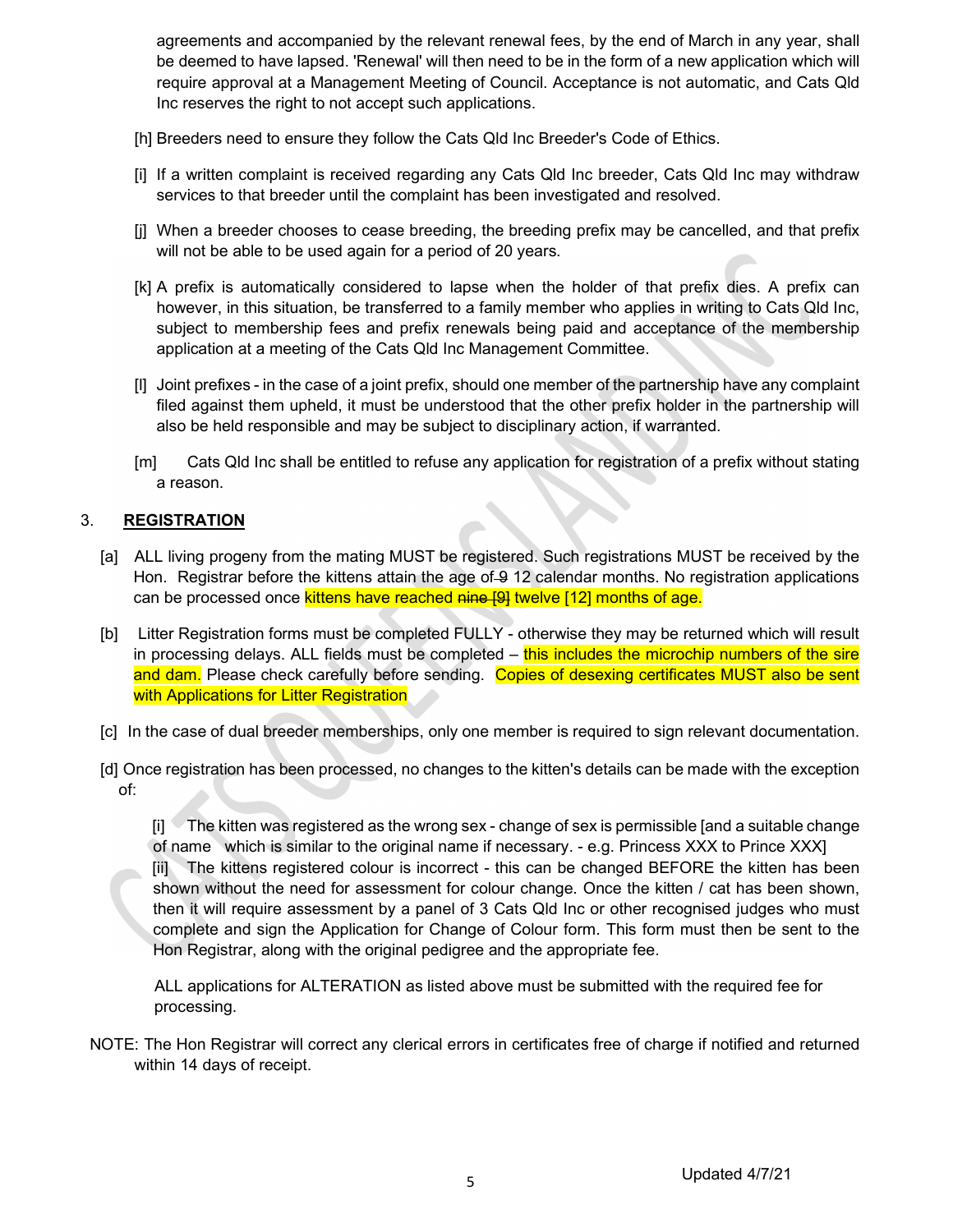- [e] LITTER KITTENS may be registered in the name of the breeder OR directly into the new owner's name. All certificates of pedigree will be returned to the breeder following processing, except in the case of kittens being registered for OVERSEAS destinations.
- [f] Kittens may be registered as ENTIRE or ALTERED or TO BE DESEXED or NOT TO BE TRANSFERRED AGAIN ENTIRE. The designation of PET ONLY can also be included in the certificate of pedigree but kittens so registered cannot be exhibited in either the Pedigreed section or the companion section of any shows, Cats Qld Inc or others.
- [g] All kittens / cats intended for breeding will only be registered into the new owner's name if the new owner holds a registered cattery prefix which is registered with an affiliate of either CCCA, ACF or ANCATS. This information MUST be included on the litter registration form OR when transferring, on the back of the Certified Pedigree.
- [h] The Breeder must be the registered owner or lessee of the Queen at the time of the birth of the litter. The Queen MUST be registered with Cats Qld Inc and the breeder must also be a registered BREEDER member of Cat Queensland Inc.
- [i] The sire of the litter, if owned or leased by the breeder, **MUST** be registered with Cats Qld Inc. If the stud is not owned / leased by the breeder, he MUST be registered with a recognised registering body and the litter application MUST include a clear copy of the Sire's registration/certified pedigree [Fees apply to process the stud into the CI database]. Additionally, the SIRE section must be completed and signed by his owner.
- [j] The purchase of breeding stock from another recognised registering body from Queensland, interstate or overseas must be transferred into the new owner's name in the body of current registration BEFORE it can be accepted onto the Cats Qld Inc Registration database. Applications for registration into Cats Qld Inc must be submitted within 3 calendar months of purchase of the kitten / cat. The ORIGINAL registration / certified pedigree must be forwarded with the completed application form and fees to the Hon Registrar. The original certificate will be returned to the new owner once the transfer into Cats Qld Inc has been completed and a clear copy made for our records.
- [k] MICROCHIPPING: Cats Qld Inc reminds breeders that all kittens transferred to a new owner MUST be micro-chipped by 12 weeks of age before they leave your care. Microchip details can and should must be included on the registration certificate at time of transfer. If you are selling an older cat, they should must also be microchipped before leaving your care. Check the Queensland Government rules on microchipping.

DNA Results: DNA results can be included on the Certificate of Pedigree providing samples sent for testing were collected using the correct CCCA Collection Protocol. Test results obtained from tests carried out yourself cannot be included on the Certificate of Pedigree.

- [l] Reclassification of colour [Adult] Where colour reclassification has been carried out by 3 Cats Qld Inc or other approved Judges, the cat's original certificate of pedigree must be returned, with the completed form and fees for alteration to pedigree. If the cat is titled, any challenges / titles gained prior to the change will be forfeited.
- [m] Transfers of ownership Applications for transfer of ownership must be completed on the back of the original certificate. Entire cats CANNOT be transferred to a new owner for breeding unless the new owner is a registered breeder with an affiliate of either a CCCA, ACF or ANCATS body [within Australia]. FULL details of the breeder to whom the cat is to be transferred MUST be provided at the time of application. It is the responsibility of the seller to ensure all details are correct and included on the form.

#### PLEASE NOTE: It is the responsibility of the current owner to send the transfer application / pedigree to the Hon Registrar, with fees, for processing into the new owner's name.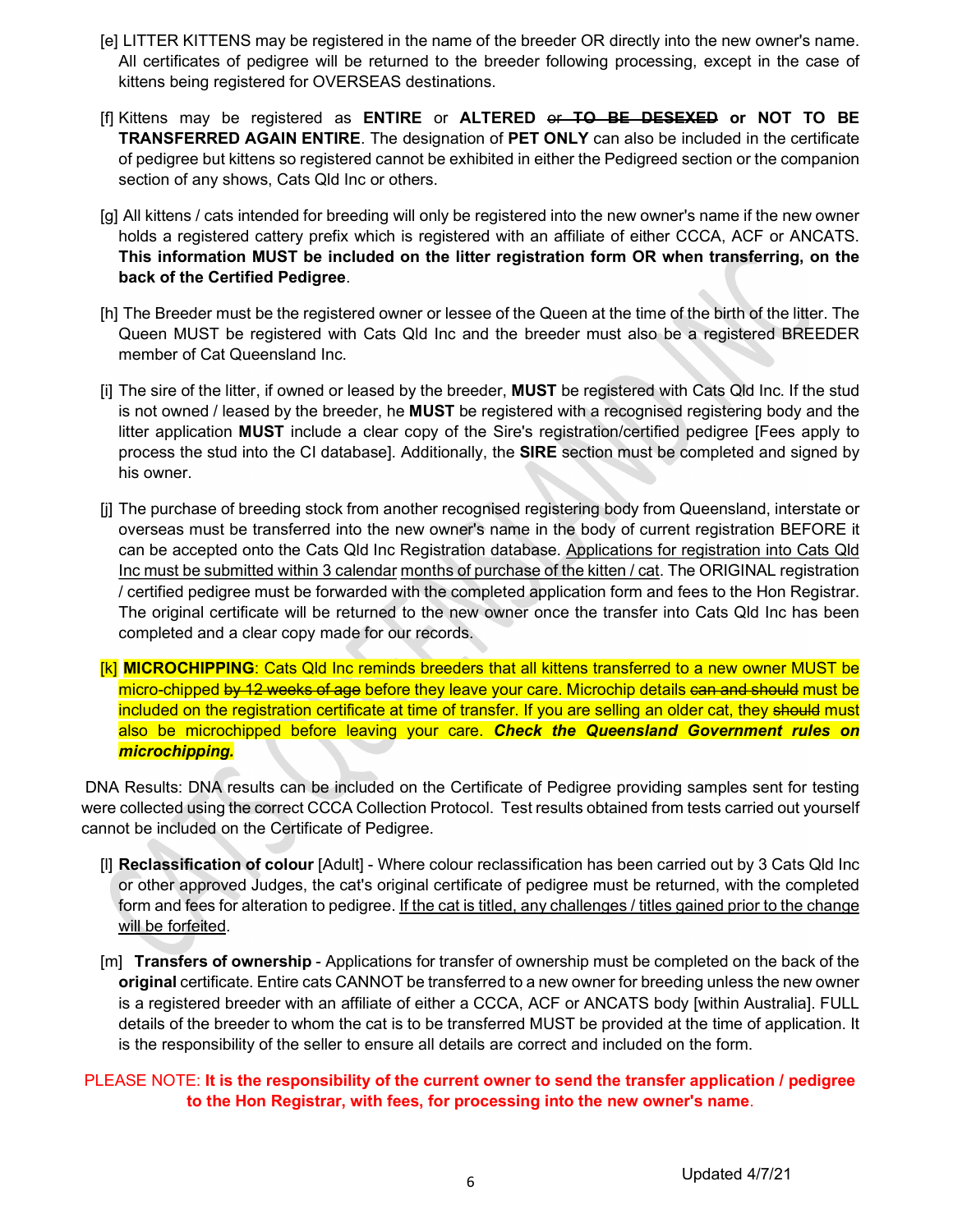#### LEASES

[n] Notice of Lease must be submitted to the Registrar by the current registered owner of the cat. It must state the length and/or conditions of lease [including an expiry date] and needs to be lodged within one month, with the appropriate fees. An application for transfer back to the original owner must also be lodged, with appropriate fees, within one month of the expiration of the lease. A sample lease agreement form is available in the Cats Qld Inc website for use, if preferred.

#### TRANSFER OF OWNERSHIP / LEASE

[n] **NO ENTIRE CAT MAY BE TRANSFERRED MORE THAN THREE [3] TIMES.** The initial transfer from breeder to the new owner is considered the first transfer. Sales, gifts, leases and loans are all considered transfers.

#### 4. TITLES Cats Qld Inc Members

[a] When applying for title upgrades, the **ORIGINAL** certificate of pedigree MUST be sent along with payment and either originals or copies of challenge certificates. A new certificate with the updated title will then be returned along with a POINTS CREDIT SLIP detailing the number of points held towards the next title. Please return the slip when applying for the next title.

#### NON Cats Qld Inc [GOLD DGC and ABOVE]

- [b] A COPY of the cat's latest certificate of pedigree must be sent along with payment and either originals or copies of challenge certificates. A certificate showing the title will then be prepared.
- [c] When applying for titles, requests can also be made for title certificates as well as sashes for the particular level attained. Fees apply.

[d] TITLES - All pedigreed cats can attain the following title levels by winning the required number of challenge points shown.

[i] Champion [60 points]

*Contract Contract Contract* 

- [ii] Grand Champion [60 points]
- [iii] Double Grand Champion [60 points]
- [iv] Bronze Double Grand Champion [100 points]
- [v] Silver Double Grand Champion [100 points]
- [vi] Gold Double Grand Champion [100 points]

 From Gold DGC, cats need to collect ten [10] awards -i.e. signatures on a single or multi challenge certificate, to become a PLATINUM DOUBLE GRAND CHAMPION.

Once this level has been attained, the cat requires a further 10 PDGC certificates to become a SUPREME CHAMPION. Levels are available above Sup. Champion. These additional titles are Sapphire Supreme, Emerald Supreme, Ruby Supreme and Diamond Supreme.

#### HOW ARE THESE TITLES ACHIEVED?

 All cats with the title CQ PDGC and above will compete by group together for a Platinum Challenge in each ring. Males, Females, Altered Males and Altered Females will compete in their classes for a challenge per class [4 certificates awarded per ring / group].

The winning cats must have been *placed in the top five* in show to receive the award. Platinum DGC and above who receive 10 awards may apply for the title of CQ Supreme Champion. 10 additional certificates each are required to elevate to each subsequent level. Certificates and Sashes are available at ALL levels. Fees apply CCC of A AWARDS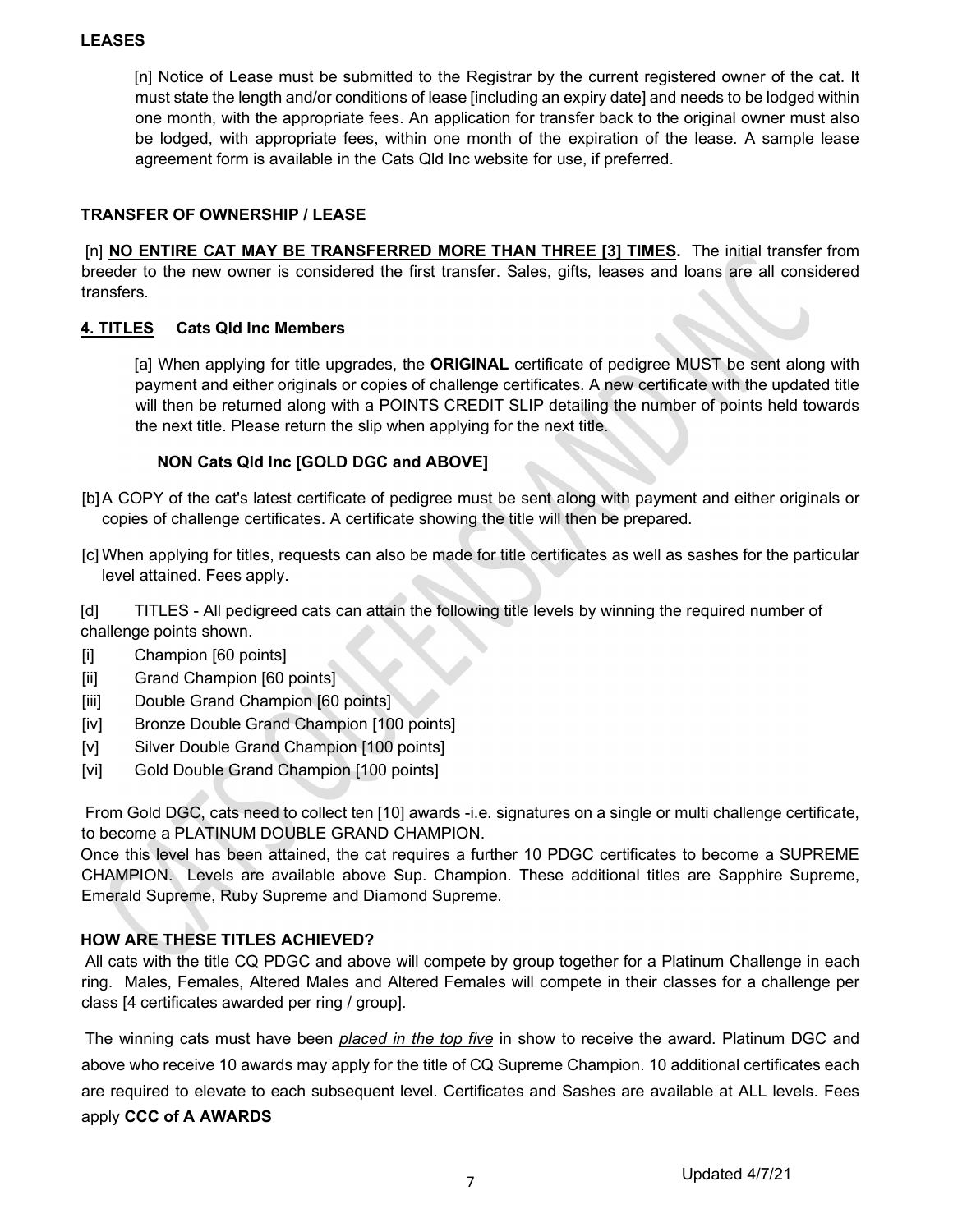All titled registered cats are eligible to complete for CCCA Awards. 10 certificates are required to attain the title of CCCA Champion. A further 10 challenges are required to progress through the CCCA Levels. A completed application form with original or copies of challenges are required to be submitted to the Registrar for processing and forwarding to CCC of A for completion. Payment should be made to Cats Qld Inc please. ONLY TITLED CATS ARE ELIGIBLE TO COMPETE FOR A CCCA AWARD. WINNING EXHIBITS MUST ALSO BE PLACED IN THE TOP 10 IN SHOW.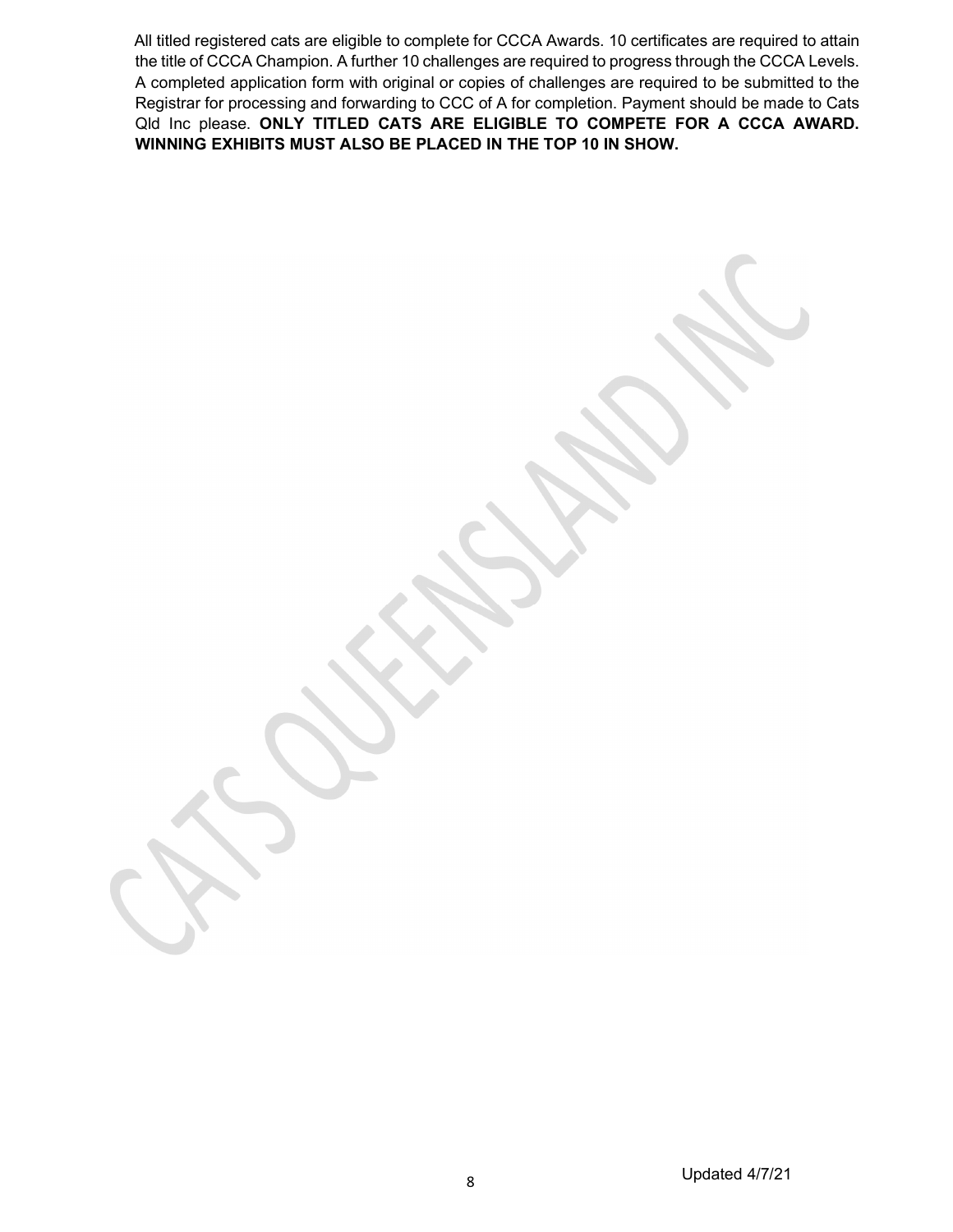# BREEDING FOR HEALTH!

Breeders all need to be aware of the important tests that they can do to ensure that the cats they are breeding with are in the beast health they can be. Some breeds, more than others, have specific health issues that need to be screened for before the cats are bred with.

All breeding cats should have had a blood test to ensure they are FeLV and FIV clear. Once a pair of cats has been cleared, and providing they have not had any opportunity to become infected [put to an outside stud, in a cat fight with a stray cat etc], then all progeny will be clear at birth so you won't need to test the kittens.

There are many DNA tests available to breeders as well which can identify cats with specific risk factors – i.e. they are PKD positive – this means they are positive for Polycystic Kidney Disease. Breeds such as Persian and Exotics, British S/H and related breeds can be affected by this disease. There are many other tests available as well. Please check sites such as Orivet in Australia or UC Davis in the US for the list of tests that are available for your specific breed/s.

When you are getting your cats DNA tested, this should be done by a registered collecting agent – your Vet can of course do them as can registered collectors with Orivet. If you go to their website, you should find a list of people that can do this for you. If your tests are done by a Vet or Registered Collector, then they can be recorded on your pedigrees. If you do them yourself, then they cannot be recorded.

Some breeds have specific restrictions on how they are bred – in particular, breeds such as Scottish Folds, Munchkins and Manx. All of these breeds must follow an approved breeding program. If you are planning to breed one of these breeds, you need to work with Council to ensure you are following the guidelines which are put in place to ensure the best health outcomes for the kittens you breed.

There are some breeds where knowing the blood group of the parents is vital. Blood incompatibility can and does cause the early loss of kittens, sometimes referred to as Fading Kitten Syndrome. Specifically, blood incompatibility syndrome is called "neonatal isoerythrolysis" which means the kittens have a different blood type from their mother and the antibodies in her milk attack those kittens' red blood cells. The symptoms are jaundice, brown urine and rapid deterioration and death. In less severe cases, the affected kitten's tail-tip drops off. The diagnosis is confirmed by blood-typing the mother and affected kittens.

| Type B frequency       | (Due to different gene pools, frequency within breeds differs between USA, UK/Europe       |
|------------------------|--------------------------------------------------------------------------------------------|
|                        | and Australia)                                                                             |
| None                   | Siamese and related breeds, Burmese, Tonkinese, Russian Blue                               |
| 1-10%                  | Maine Coon, Norwegian Forest Cat, Ragdoll, random-bred domestic cats                       |
| 11-20%                 | Abyssinian, Birman, Himalayan, Persian, Somali, Sphinx, Scottish Fold, Japanese Bobtail    |
| 21-50%                 | Exotic Shorthair, British Shorthair, Cornish Rex, Devon Rex                                |
| <b>Type AB</b>         | Scottish Fold, Birman, British Shorthair, Somali, Bengal, Abyssinian, Ragdoll, random-bred |
|                        | domestic cats                                                                              |
| Takon from Money Roact | http://moseyboast.com/bloodgroups.htm                                                      |

BREEDS and the likelihood of experiencing blood incompatibility

Taken from Messy Beast http://messybeast.com/bloodgroups.htm

Gaining the knowledge of issues` that can occur within your breed is your responsibility. There is a vast amount of information available on the internet. Long term breeders will also have a great deal of knowledge of their particular breed so don't be afraid to ask.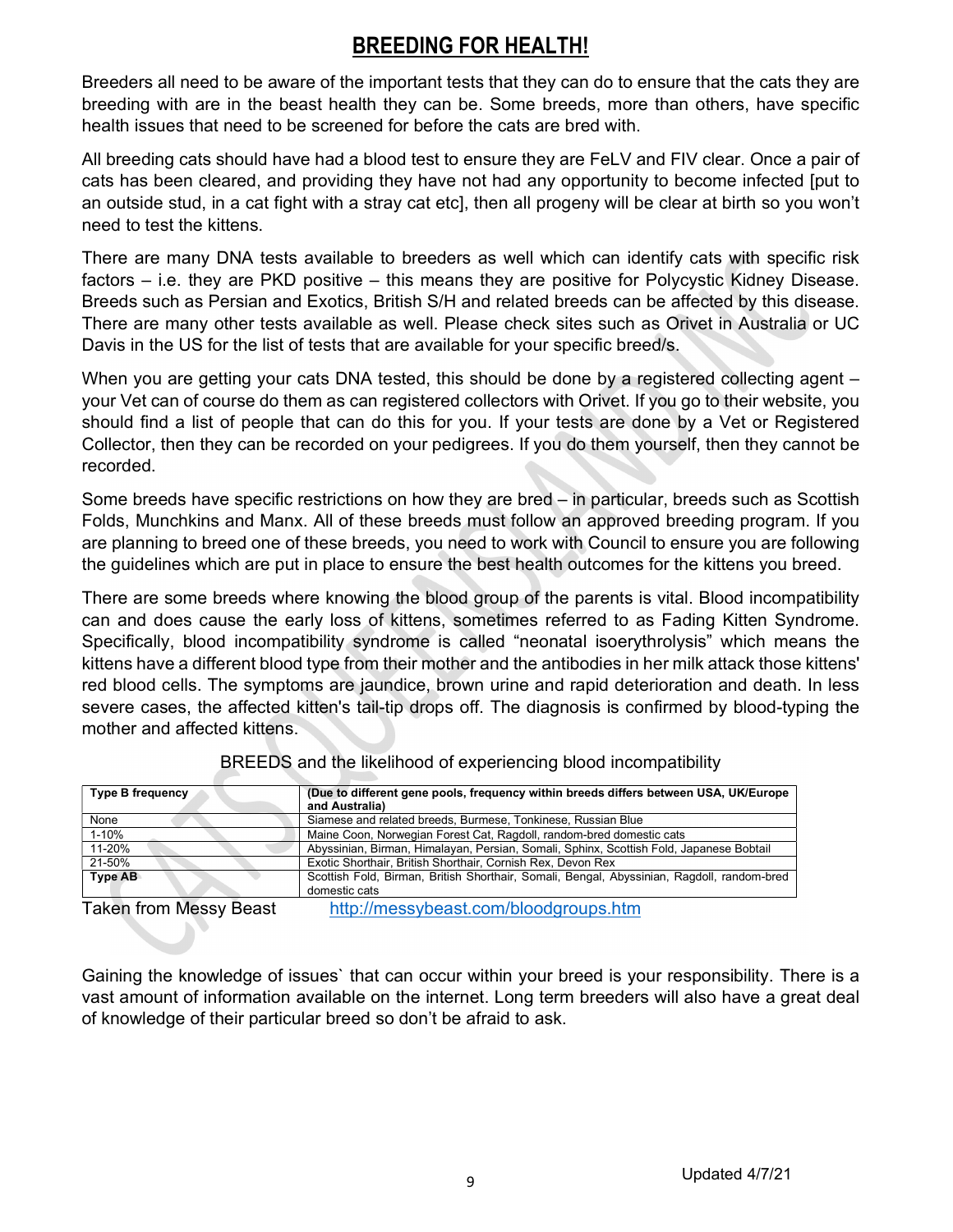# Recommended Breeding Practices

# Selection of breeding stock

- Animals should be:
- $O$  healthy
- $\circ$  of good temperament
- $\circ$  of lines free from any known genetic fault
- not displaying any generally accepted genetic fault.

#### General care of breeding stock

- Entire female cats must not roam free unless under supervision.
- $\circ$  Calling females must be confined.
- Entire male cats must not roam free.
- Cats must be groomed regularly and handled daily.
- Cats must be given facilities for climbing and scratching.
- Cats must be given a balanced and varied diet.
- $\circ$  Cats must be housed in hygienic conditions.
- Cats must be provided with hygienic toilet facilities that are kept clean and disinfected regularly.
- Food and water bowls are to be changed daily.
- O Cats must receive prompt veterinary attention if, and when, required.
- Cats must be vaccinated in accordance with the current veterinary advice.
- Cats must be treated on a regular basis for internal and external parasites, in accordance with current veterinary advice on various Parasitic Cycle controls.

#### Minimum dietary requirements

- Cats should be fed a varied diet, except on veterinary advice to the contrary.
- O Adult should be offered food twice a day.
- Fresh water must always be available.
- The following guidelines for suitable meals should be followed:
	- raw meat (no preservatives)
	- kidney, heart, raw liver (not more than once weekly)
	- tinned food
	- cheese, cottage cheese, egg yolk (not egg white)
	- dried food.

#### Minimum housing requirements

- $\circ$  Outdoor units must protect cats from rain, wind, and extreme heat and cold, and must be partially enclosed to provide a sheltered sleeping area.
- Units must be designed and maintained to avoid injury and/or escape.
- The structure must be non-porous or coated with non-toxic materials to facilitate easy cleaning.
- $\circ$  Units must be kept clean.
- Cleaning and disinfecting agents should be used only in the recommended concentrations. Where a disinfectant solution has been applied, the area should be allowed to dry before the animal/s is/are allowed to return, as some solutions can be absorbed through the skin and paw pads. PHENOLS, PINE OIL, EUCALYPTUS OIL must not be used.
- The minimum cage size for a single cat confined at nighttime only, or for no longer than eight hours, is 1.2m long x 1.2m wide x 1.8m high.
- The minimum permanent unit size for a single adult cat is 2.4m long x 1.8m wide x 1.8m high or equivalent area.
- The minimum permanent unit size for two to four cats is 3.6m long x2.4mwide x 1.95m high. No more than four cats to be housed on a permanent basis in a unit this size, as cats are territorial animals and over-crowding causes undue stress.
- Animals housed in units within homes, garages, etc. must have access to sunshine and such areas must be well ventilated at all times.
- Where cats are permanently confined to units, adequate scratching posts and high-level shelving for exercise must be provided. (Also see Section 8: Stud Quarters and Care.)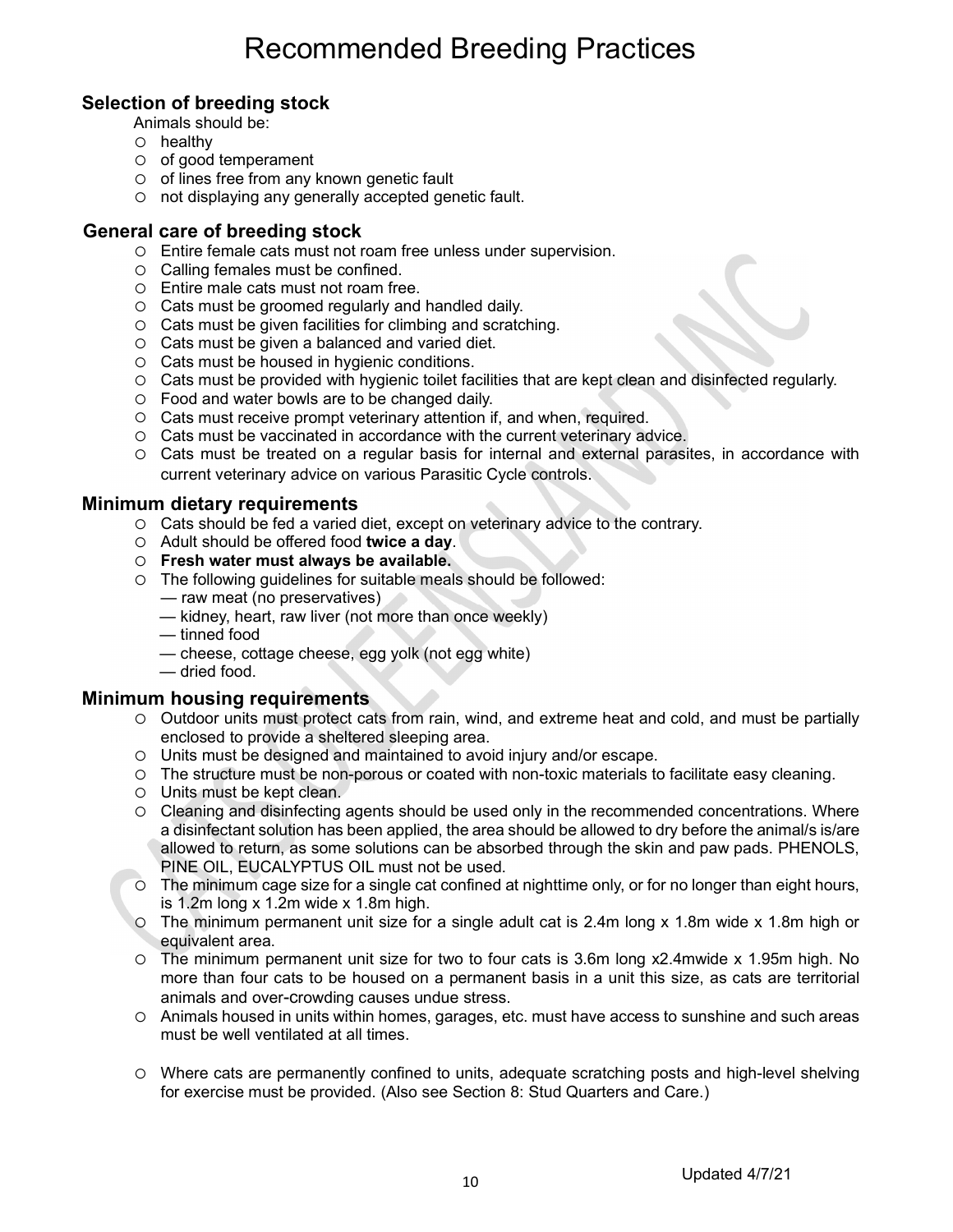# Care of the pregnant queen and kittening

- Queens shall not be over-bred. A maximum of two litters every 12 months is recommended.
- All breeders must familiarise themselves with the kittening process prior to breeding a litter.
- Food amounts to the queen must be increased as pregnancy progresses and/or as the queen requires. Ensure that the queen receives adequate calcium supply during pregnancy and lactation.
- Provide a clean, adequately-sized box and bedding at least one week prior to expected kittening.
- Assist the kittening process where necessary.
- Queens must not be left unattended for lengthy periods during labour and, when labour is deemed to be unproductive, veterinary advice must be sought immediately.
- Once all kittens are born, replace bedding and/or box and change bedding at least every two days.
- Queen and kittens must be kept in a draught-free, but well ventilated, area.
- $\circ$  Check the queen daily for undue bleeding and signs of mastitis.
- O Check all kittens daily for weight gain.
- O Seek veterinary advice on sickly or deformed kittens.
- Small kittens' eyes should be checked daily and, if eye infections occur, veterinary treatment should be sought immediately.

#### Kitten care and weaning

- Kittens shall not be taken away from their mother until such time as they are fully weaned.
- Between four and six weeks kittens should be introduced to suitable foods, for example: — cereal
	- baby food (chicken, fish, beef broth)
	- specially prepared commercial kitten food
- 
- O **Fresh water must always be available**<br>O Between six and 12 weeks, or when ready, kittens Between six and 12 weeks, or when ready, kittens may be introduced to: — finely chopped or minced meat, chicken and rabbit
	- grated cheese, cottage cheese, egg yolk
	- tinned food.
- Provide shallow litter trays suitable for kittens as soon as they are mobile.
- $\circ$  Kittens must be fed a minimum of three times a day until three to four months of age, after which they may be fed twice daily.
- $\circ$  Kittens' quarters must be safe, to avoid injury from falling.
- $\circ$  Kittens shall be vaccinated in accordance with the current veterinary advice. At least one vaccination must be given by a registered veterinarian.
- $\circ$  Kittens must be treated on a regular basis for internal and external parasites, in accordance with current veterinary advice on parasite cycle controls.

## Sale of kittens

- $\circ$  No kitten may be sold or given under  $\frac{40}{12}$  weeks of age.
- $\circ$  It is the breeder's responsibility to ensure that the new owners are provided with current vaccination records and fully informed of the requirements. Kittens can, and should, have their first vaccination at less than10 weeks but will not be fully vaccinated until 12 to 16 weeks.
- $\circ$  Kittens shall be healthy, fully weaned, and litter tray trained.
- No kitten with any infectious disease shall be sold or placed.
- O The breeder shall provide purchasers with diet, grooming and care information. Pedigree may be supplied, but in the case of Pet Only, pedigree may be withheld until proof of altering (neutering or spaying) of the kitten is supplied to the breeder's satisfaction.
- $\circ$  It is highly recommended required that all pet kittens be altered (i.e. neutered or spayed) before going to their new homes and definitely by no later than six months of age. It is the breeder's responsibility to ensure that the purchaser is made aware of any current law in this regard.
- It is not recommended that cats and/or kittens be sold to commercial cat wholesalers or retail pet dealers. They may not be given as a prize or donation for a contest of any kind or be advertised as a give-away.
- A breeder shall not misrepresent the characteristics of the breed, nor falsely advertise or mislead any person regarding the pedigree or performance of any kitten on the show bench or as a pet.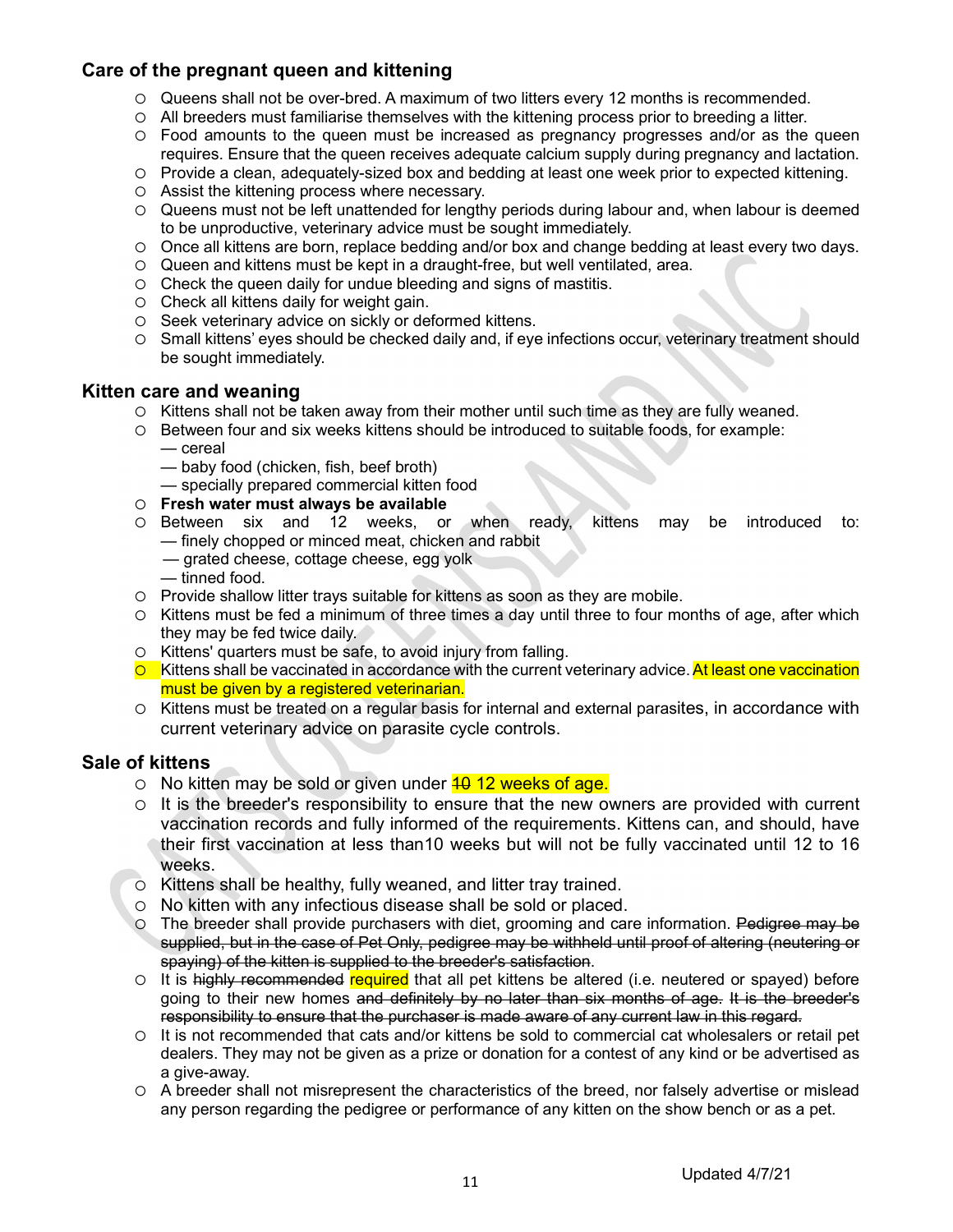- O Kittens sold as breeding stock must only be sold to registered breeders.
- Breeders shall keep record of the names and addresses of all purchasers.

## Stud quarters and care

- $\circ$  Stud quarters must be as roomy as possible with the minimum size being 2.4m long x 2.4m wide x 1.8m high with an area set aside within the enclosure for the introduction of visiting queens.
- Quarters shall be kept clean in order to keep the odour to a minimum.
- Climbing and scratching facilities must be provided, plus a high shelf for the stud to retreat to after mating.
- Studs require plenty of companionship, both human and feline. On a daily basis, some time should be spent grooming and handling the stud. A feline companion such as an altered (i.e. neutered or spayed) cat is usually beneficial.
- Each stud must have individual quarters.
- $\circ$  Current vaccination certificates must be sighted before accepting a visiting queen.
- It is recommended that certificates for FIV, FeLV, PKD and any breed-specific conditions be sighted before accepting a visiting queen
- Visiting queens should be examined for cleanliness and state of health prior to introduction to the stud.
- Matings shall only be accepted from cats owned by registered breeders.
- $\circ$  Queens should be permitted to remain with the stud for a reasonable time after mating and not be removed from the Stud Quarters before a minimum of three matings have been witnessed.

## Disposal of breeding stock

- Entire cats over nine months of age. No breeding cat shall be excessively passed around, leased, loaned or sold in total more than three times in its breeding life before being altered ( i.e. neutered or spayed). It is the owner's responsibility to ascertain the acceptability of the premises and standard of care of the prospective owner [lessee, borrower, purchaser] before the cat is relocated. The prospective owner must be a registered breeder.
- Altered (i.e. neutered or spayed): It is the owner's responsibility to neuter or spay all stock no longer required or unsuitable for breeding.
- Altered breeding stock may be found homes, if necessary, to avoid overcrowding in the cattery.
- $\circ$  No cat over the age of 9 months is to be sold, leased or given to anyone as an entire cat for breeding unless that person is a registered breeder with a recognized cat registering body. The Hon Registrar will not complete any transfers of entire cats to non-registered breeders.

## Registration of breeders

- All breeders must be registered with an approved Governing Cat Control Body (Council)
- No person may knowingly cross-breed two breed groups without having applied to a recognised Council and being granted an experimental license to do so.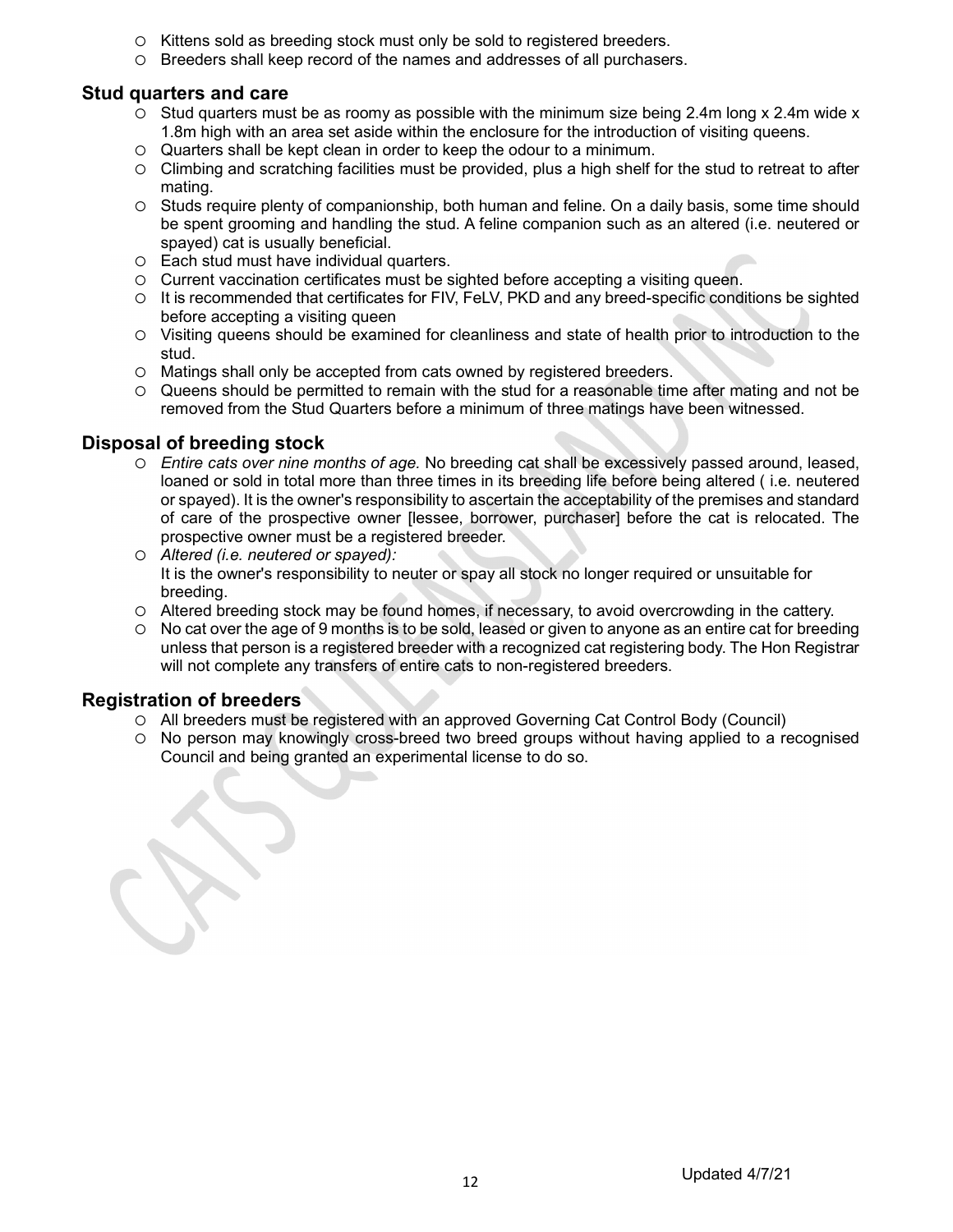#### DEFINITION OF CLASSES

ADULT: An entire exhibit 9 months and over on show day.

KITTEN: An exhibit over 12 weeks and under 9 months on show day.

LITTER: All living progeny of the same birth, over 12 weeks and under four (4) months on the day of the show, belonging to one or joint breeders.

ALTER: Male or female cat/kitten that has been desexed.

COMPANION: An exhibit that has not been entered in any classes other than domestic pet classes. It is judged on the CCC of A official standard which includes condition, quality of coat and temperament only. All exhibits MUST BE DESEXED BY 6 months of age.

OPEN: All exhibits (except PLATINUM DGC and higher) 9 months and over must be entered in this class. Challenge certificates are awarded in the Open class.

CHAMPION: An exhibit that has been granted Champion status by a recognised governing body. This title is gained by being awarded 60 or more challenge points.

GRAND CHAMPION: An exhibit that has been granted Grand Champion status by a recognised governing Body. This title is gained by being awarded an additional 60 or more challenge points.

DOUBLE GRAND CHAMPION: An exhibit that has been granted Double Grand Champion status by a recognised governing body. This title is gained by being awarded an additional 60 or more challenge points.

BRONZE DOUBLE GRAND CHAMPION: An exhibit that has been granted Bronze Double Grand Champion status by a recognised governing body. 100 challenge points are required to attain a title at this level.

SILVER DOUBLE GRAND CHAMPION: An exhibit that has been granted Silver Double Grand Champion status by a recognised governing body. A further 100 challenge points are required to attain a title at this level.

GOLD DOUBLE GRAND CHAMPION: An exhibit that has been granted Gold Double Grand Champion status by a recognised governing body. A further 100 challenge points are required to attain a title at this level.

PLATINUM DOUBLE GRAND CHAMPION: Exhibit that has been granted Platinum Double Grand Champion status by a recognised governing body. 10 Gold Certificates won at Cats Queensland Inc Shows are required to progress to PDGC level.

**SUPREME CHAMPION:** Ten awards won at Platinum DGC level are required to progress to Supreme Champion. [Amended December 2014]

SAPPHIRE SUPREME, EMERALD SUPREME, RUBY SUPREME AND DIAMOND SUPREME all require an additional 10 awards for each level.

ALL exhibits with a title of Platinum Double Grand Champion and above compete together in their groups – Longhair and Shorthair, for one award per ring / per male, female. Alter male and alter female – i.e there is ONE AWARD per ring in the longhair group for males with titles Platinum DGC and above, ONE AWARD per ring for females with titles Platinum DGC and above and the same for Alter Male and Alter Females – therefore 4 awards per ring, per group.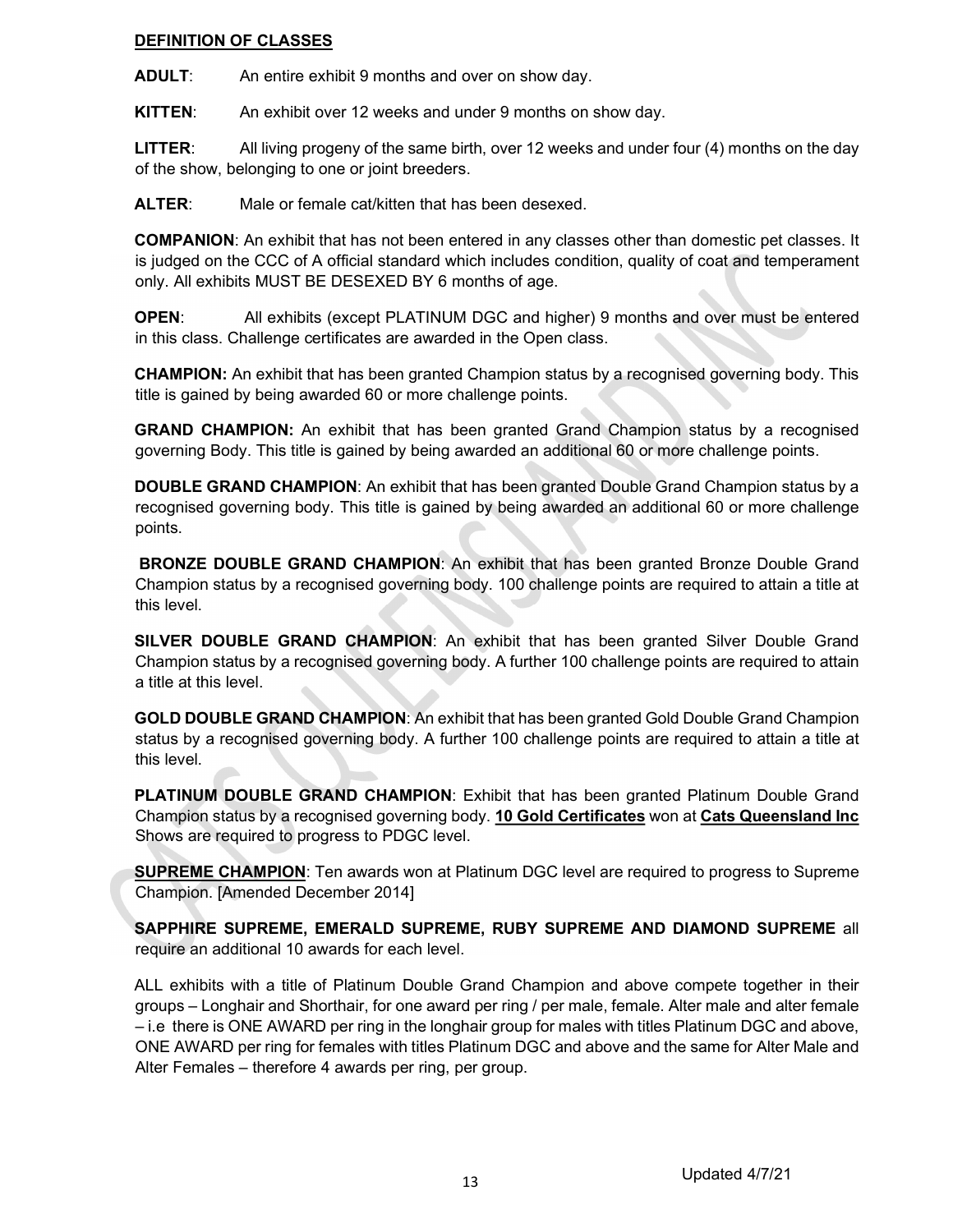CCC of A AWARDS: Only pedigreed exhibits with the title of CHAMPION or above can compete for this award. There is ONE awarded per ring, per group for eligible males, females, alter males and alter females. Therefore, per ring and per group, 4 awards can be given. The cat requires 10 awards to progress to CCC of A Champion. Each subsequent level requires a further 10 awards. ONLY BREEDS THAT ARE FULLY RECOGNIZED BY CCC OF A ARE ELIGIBLE TO WIN SUCH AWARDS.

#### COMPANION AWARDS

Companions also receive awards to allow them to gain titles in a similar way to pedigree exhibits. Companions DO NOT receive points but rather have to win a number of points for each level.

COMPANION OF MERIT requires 10 awards won at Cats Queensland Inc Shows.

COMPANION OF HONOUR requires 10 awards won as a COM at Cats Qld shows.

COMPANION OF EXCELLENCE requires a further 10 awards won as a COH at Cats Qld shows.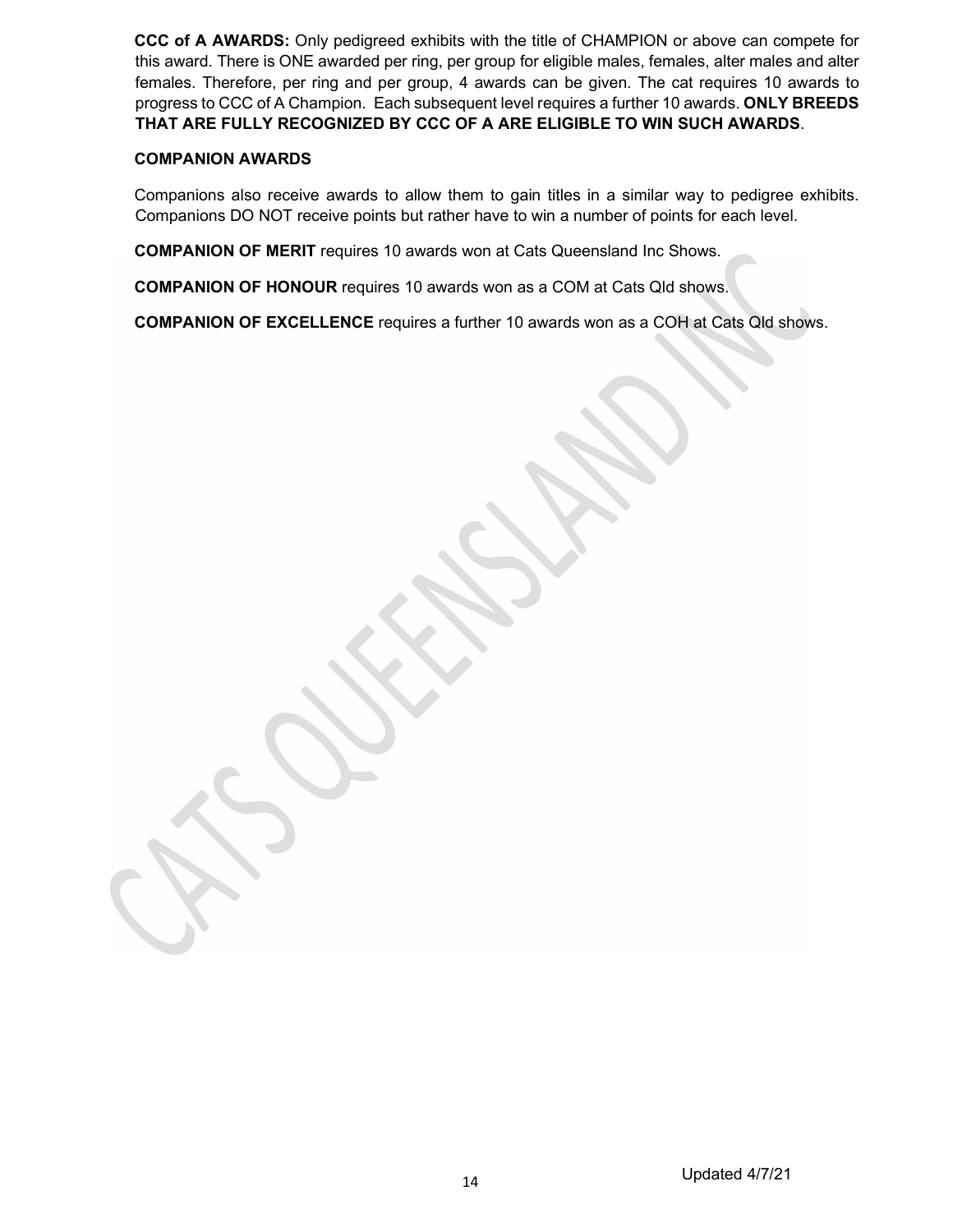# SOCIAL MEDIA POLICY AND GUIDELINES

Commencement Date - This Policy has a commencement date of 5/10/19. Purpose This Policy is intended to provide members or employees of Cats Queensland Inc. (CQI), with clarity on the constructive and appropriate use of social media platforms to achieve CQI's objective of promoting in every way, the standing and improvement of purebred felines in the wider Queensland community.

# What is Social Media?

'Social Media' is online media that allows for interaction and/or participation. It is any conversation or activity that occurs online where people can share information about matters that might impact on, Cats Queensland Inc., its members or members of any Affiliated bodies who use our services or participate in the events run by our organisation or any of our Affiliated bodies. It includes, but is not limited to:

- Social networking sites for example Facebook, Twitter, MySpace, Pinterest, LinkedIn;
- Video and photo sharing websites and applications for example Flickr, Instagram, YouTube, Tumblr;
- Blogs, including corporate blogs and personal blogs for example SharePoint;
- Blogs hosted by media outlets for example comments or 'your say' feature;
- Micro-blogging for example Twitter;
- Wiki's and online collaborations for example Wikipedia;
- Forums, discussion boards and Groups for example Google Groups, Facebook Groups, Whirlpool;
- VOD and podcasting for example SoundCloud;

# Who does this Policy apply to?

This Social Media policy applies to all members, volunteers, exhibitors and employees of Cats Queensland Inc.

# Guiding Principles

Whenever Cats Queensland Inc. members, volunteers and employees are interacting on Social Media, whether in an official or personal capacity, the following guiding principles must be followed at all times in any interaction concerning the feline community. This means:

• They are required to abide by the Constitution and Rules of Cats Queensland Inc., including the Code of Ethics;

• They must act in a way which falls within the community expectations of good and appropriate manners; · They must be polite and respectful to Cats Queensland Inc., its staff members, its members, its volunteers,

its affiliates of and any other related parties, including Judges.

• They must not criticize, disparage or make derogatory or negative comments about Cats Queensland Inc., its staff members, members, volunteers or affiliates, or any domestic or international Judges, either expressly or implicitly;

• They must respond to others' opinions respectfully and professionally;

• They must not harass, bully or intimidate, nor will they create a perception of harassment, bullying or intimidation towards any person or organisation;

• They must not make negative or adverse comments about any person on the basis of their race, religion or sexual preference;

• They must not make derogatory or negative comments pertaining to the cats of another member of Cats Queensland Inc. or any of its affiliates, or create such comment that would be perceived as being derogatory or negative against cats of another member of Cats Queensland Inc. or any of its affiliates;

• They must not utilize abusive, profane, obscene or sexually explicit language or material;

• They must obtain written permission from Cats Queensland Inc. before posting any content on any Social Media platform or using any I.T. service to make statements or comments on behalf of Cats Queensland Inc. or otherwise which may be construed to be attributed to Cats Queensland Inc. or using the Cats Queensland Inc. logo.

• They must obtain written permission from any member of Cats Queensland Inc. or any visiting judge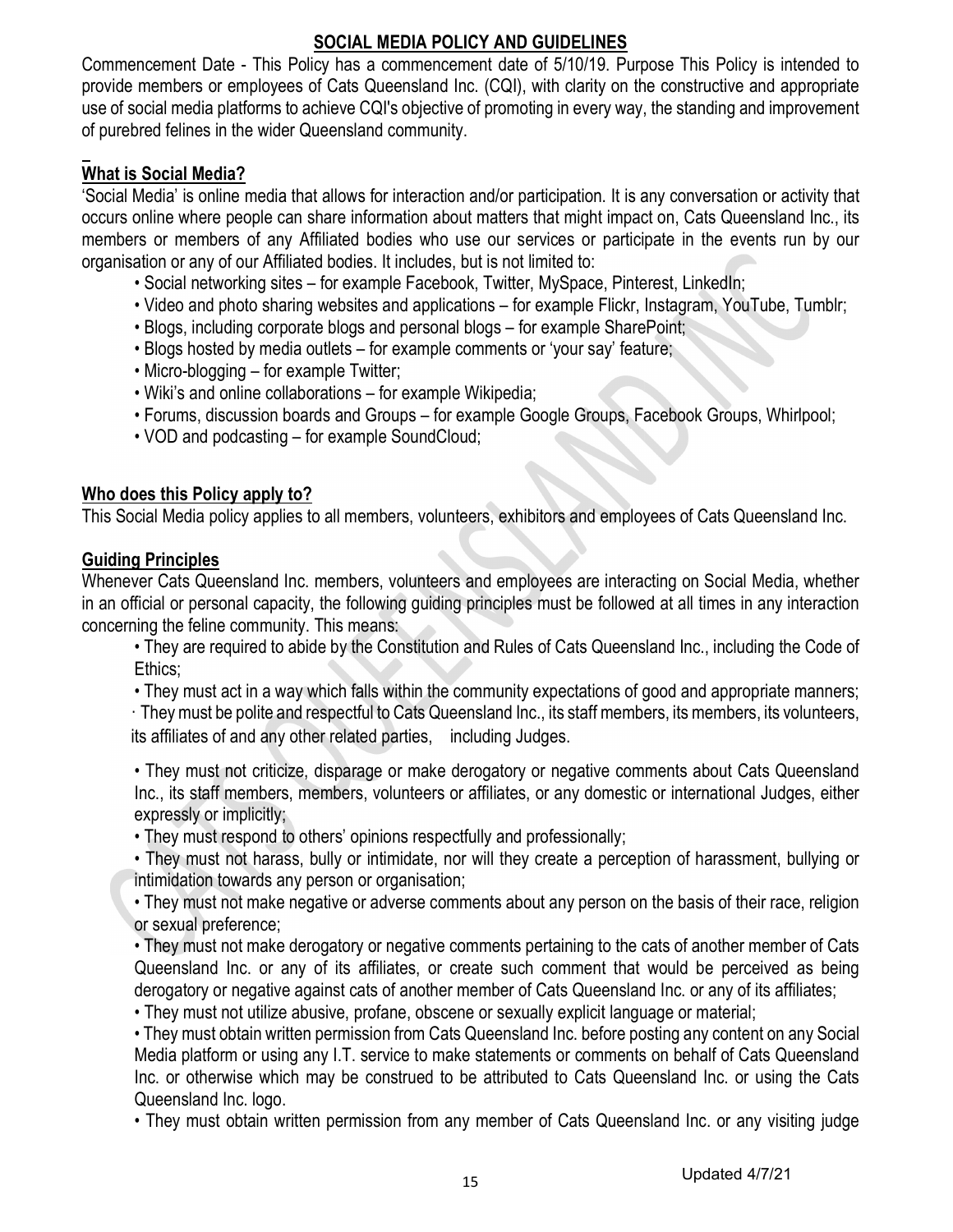whose photo or video they plan to publish on social media. Request and permission may be via email. • No photos, videos, or results shall be posted until the conclusion of show.

# Constitution and Rules

The Constitution and Rules of Cats Queensland Inc., includes prohibitions on engaging in various forms of conduct by the members of Cats Queensland . Member or exhibitor at a show must not engage in any conduct that could reasonably be considered to be:

Dishonest, malicious, vexatious, scandalous or contrary to law;

Discreditable to the member concerned or any other member;

Prejudicial or injurious or tending to prejudice or injure any person interested in feline affairs;

Prejudicial or injurious or tending to prejudice or injure the interests, image or standing of Cats Queensland Inc.,

 Contrary to the spirit and intent of the Constitution, Rules and Code of Ethics or any other code, resolution policy or direction of Cats Queensland Inc. or any Committee.

The Constitution and Rules also contains a prohibition on members conducting themselves in such a way as to bring Cats Queensland Inc. into discredit or to bring themselves as a breeder, owner, exhibitor or member into discredit.

# Policy Non-Compliance

Misuse of Social Media can have serious consequences for Cats Queensland Inc., its volunteers and members. All reports of misuse of any I.T. service or Social Media by Cats Queensland Inc. members will be investigated. Where parties do not comply with the Policy, disciplinary action will be taken. Disciplinary action may include:

Referral of the matter to the Management Committee of Cats Queensland Inc. which may result in warning, suspension or termination of membership; and/or

Information being provided to the Queensland Police Service.

Disciplinary action that may be taken includes, but is not limited to, issuing a formal warning and/or suspension of membership from Cats Queensland Inc.

## Reporting of Policy Non-Compliance

Cats Queensland Inc. has a formal Complaints Procedure which must be followed in relation to the reporting of any misuse of I.T. services or Social Media. The applicable Rules dealing with Cats Queensland Inc. Complaints Procedure must be followed. Any queries regarding the complaints procedures or investigative powers can be directed to the secretary of Cats Queensland Inc., or may also be found in the Cats Queensland Inc. Constitution and Rules.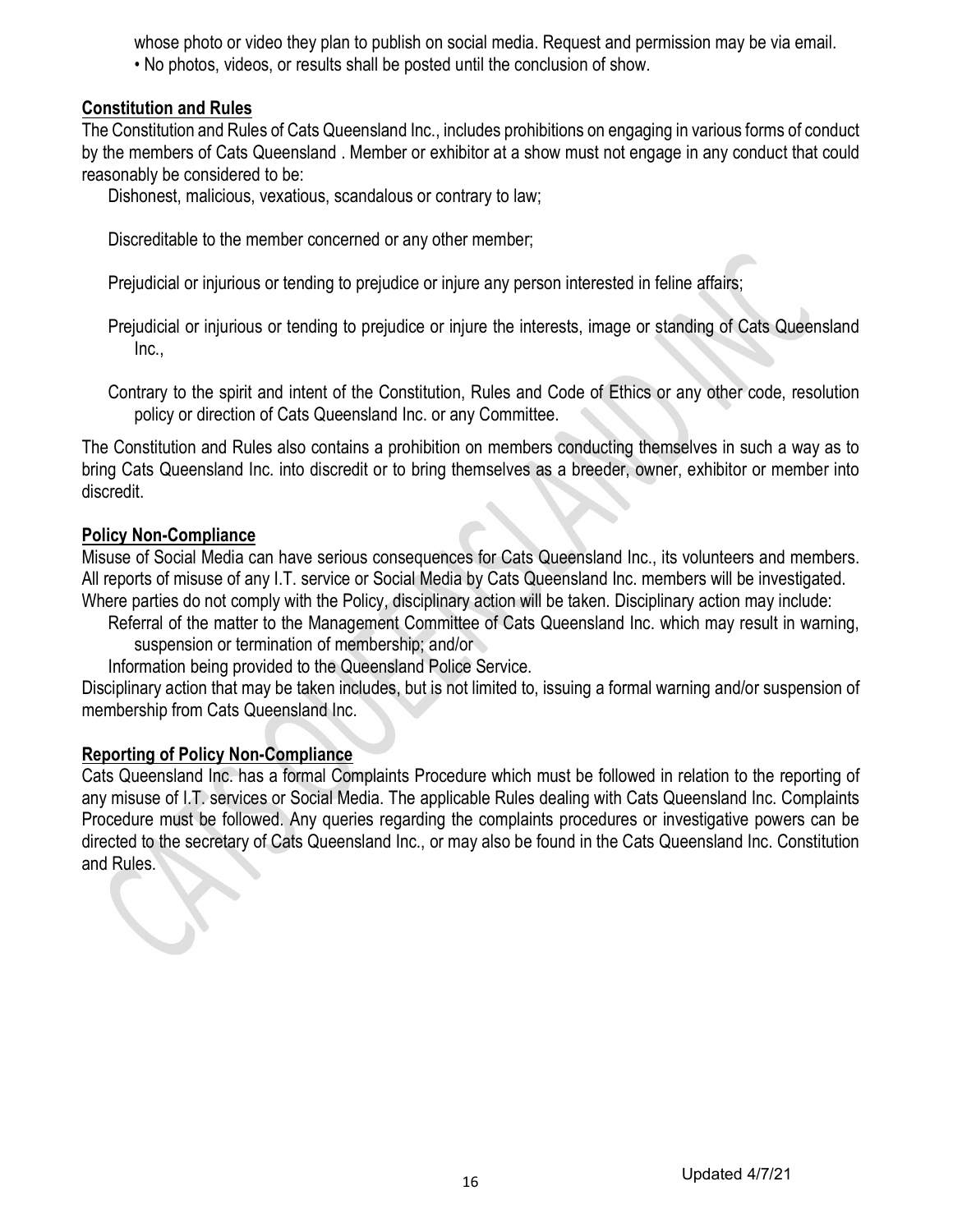# Cats Queensland Inc. SHOW RULES

# **General**

1. All shows are conducted under the Rules and Regulations of Cats Queensland Inc.

2. Entry fees must accompany the entry form, and the Declaration must be signed by the exhibitor. Entries not shown MUST be paid for. No refunds will be made. Cheques etc MUST be drawn in favour of the club or body conducting the show.

3. The club reserves the right to refuse any entry without stating a reason.

4. The club reserves the right to replace contracted Judges, or appoint additional Judges if required, for any reason.

# Entering Our Shows

5. All pedigreed exhibits, including kittens aged four months or older, MUST be registered and a copy of their current registration certificate attached to the entry form. This will be returned by the show manager. All exhibits domiciled in Queensland, MUST be registered with a recognised Queensland governing body. Interstate exhibits MUST be registered with a recognised council in the state in which those exhibits are domiciled.

5a. Cats that have been shown in pedigreed classes, whether entire or desexed are permitted, where appropriate, to be shown in the Companion section however, once shown in Companions, they can NEVER be shown in the pedigrees section again. Cats that have been shown in Companion classes CAN NOT be shown subsequently in Pedigree classes.

5b. CQI Registered / Pedigreed exhibits that have "PET ONLY" on their pedigrees CAN NOT BE SHOWN in ANY class.

6. Registration 'pending' WILL NOT be accepted for exhibits over four months of age.

7. All entries for kitten exhibits and ALL Companion exhibits must include a copy of their current vaccination certificate with its sticker attached when entered in a Cats Queensland show for the first time. Vaccinations must occur at least 2 weeks before the show. One must have been administered by a qualified veterinarian. Entries for ENTIRE ADULT EXHIBITS will not be accepted unless they are owned by registered

# breeders.

8. All exhibits MUST include a copy of their most up to date pedigree be entered in the show. Exhibits CANNOT be reclassified for colour or pattern during judging BUT ONLY AFTER all the judging is completed. Reclassification may then be made after completion of examinations by, and the agreement of, three qualified judges. A pedigree must be provided when reclassification is sought.

9. All exhibits must have front and back claws clipped. It will be at the judge's discretion whether any exhibit in breach of this rule will be penalised.

10. All exhibits must be brought to the show in a suitable carry cage, not on leashes or carried in arms.

11. Only exhibits that have been entered are permitted in the show hall, unless prior arrangement has been made with the show manager. If prior arrangements have been made, a vaccination certificate must be sighted.

12. The age of each exhibit will be calculated to be the actual age on the day of the show and shown on judges' slips.

13. When benching time is listed on the schedule, exhibits MUST be benched by advertised time. If an exhibitor arrives after stipulated time, and judging has commenced, the exhibitor must forfeit being judged in that ring and wait until the judge has completed the finals in that particular ring, before benching their exhibit/s.

14. No cat is to be entered in shows if it has a history of fractious behaviour. It is the exhibitor's duty of care not to expose any judge or official to injury by any exhibit. Judges are not required to restrain or judge any exhibit showing any signs of aggression. Owners are not permitted to handle their cats while judging is occurring.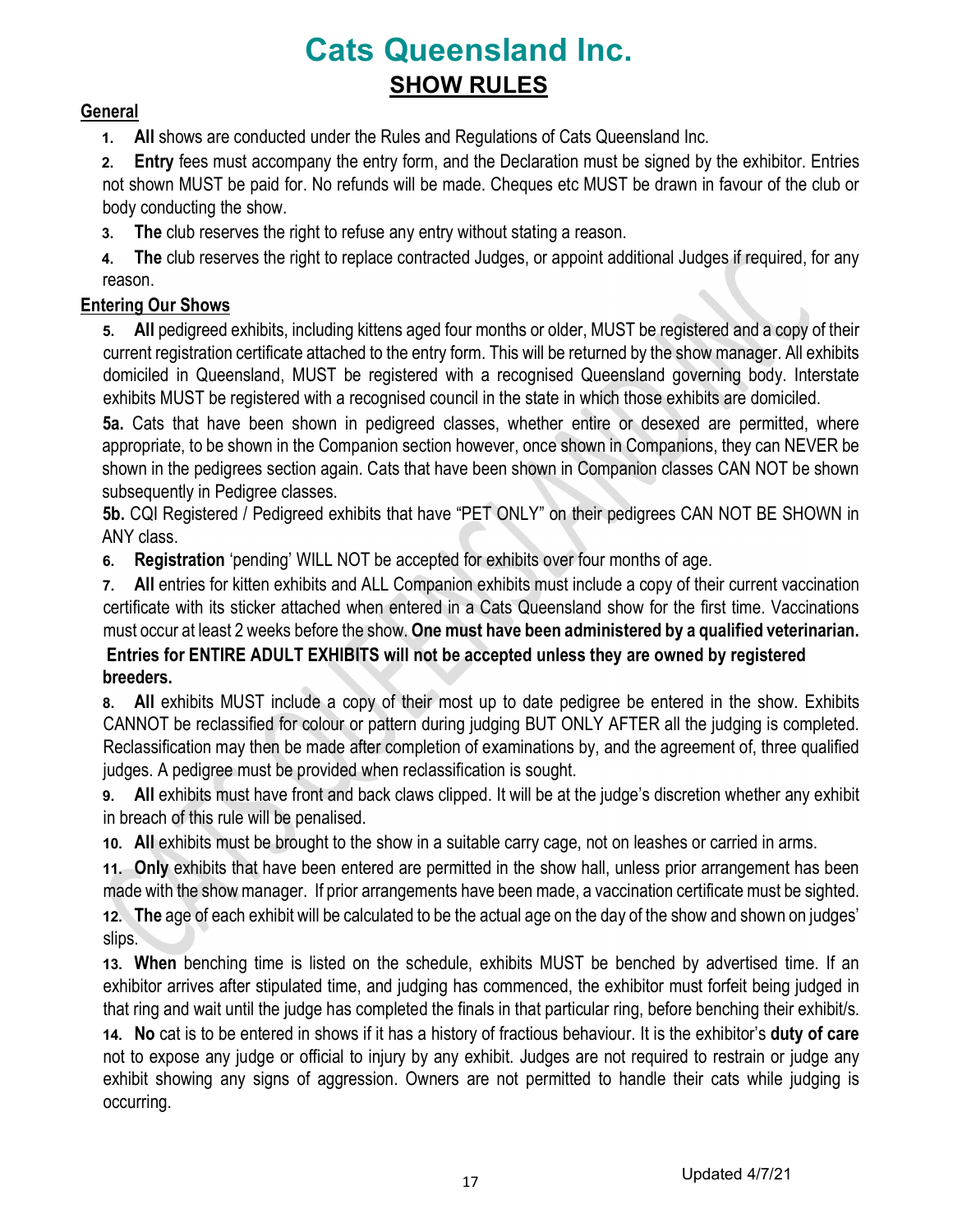15. Female cats obviously in kitten and lactating queens without their Litters MUST NOT BE SHOWN.

16. Unilateral or bilateral cryptorchids over the age of nine months may not be shown. Any person who knowingly contravenes this Rule may have their exhibit disqualified and all entry fees forfeited.

17. No exhibit can be removed from the show or from its designated cage to another, without the consent of the show manager. EXHIBITS CANNOT LEAVE THEIR SHOW CAGES UNTIL ALL JUDGING IS FINALISED. Challenges WILL be withheld if exhibits are removed from their show cages. No exhibit or exhibition kitten/cat can be removed from the show hall until the close of the show, without the EXPRESS PERMISSION of the Show Manager.

18. Each exhibit is to be presented in its own cage, with the exception of litters.

19. All reasonable care will be taken of exhibits. Cats Queensland Inc and organising clubs, their officials and members accept NO responsibility for any loss or damage to any person, feline or property.

20. The placing of any and all items into another exhibitor's cage is strictly prohibited without the exhibitor's express consent. [3/4/2021] NO BEHAVIOUR MODIFYING ENHANCEMENTS OR MEDICAL PROCUCTS ARE PERMITTED TO BE USED IN THE SHOW HALL.

21. Any person/s, who by their actions or words intimidate, harass or abuse any judge or show official are liable to disciplinary action.

22. The behaviour of all Exhibitors and Show Personnel is expected to be acceptable at all times, with good sportsmanship in evidence. Cats Queensland Inc reserves the right to take disciplinary action against any person in breach of this rule. CQI Has a ZERO TOLERANCE to Bullying, in any form.

23. Smoking on school grounds is not permitted. Where shows are not held on school grounds, smoking is not permitted within 4 metres of the entrance to the show hall. The consumption of alcohol is not permitted at any Cats Queensland show venue.

24. No ribbons, rosettes, prize cards, certificates, business cards, brochures, etc are to be displayed on show cages during judging. No identifying signage should be evident on show officials clothing. All awards placed on cages are the responsibility of the exhibitor and should be removed after each ring is completed.

25. Cages must be kept clean by exhibitors prior to and after judging. Food and water may be given to exhibits but must be removed from the cage prior to each ring being judged.

26. No powder, aerosol sprays, methylated spirits, or scented herbs, etc. are allowed in the vicinity of the cages. Exhibitors or handlers must not use talcum powder or other like substances on an exhibit in the show hall. NO BEHAVIOUR MODIFYING ENHANCEMENTS OR MEDICAL PROCUCTS ARE PERMITTED TO BE USED IN THE SHOW HALL.

27. Ear tattoos (on altered exhibits only) or microchips under the skin will not penalise an exhibit. An exhibit that has been shaved for the purpose of PKD testing or blood testing may be shown, if a veterinary surgeon's letter stating that was the purpose is provided.

28. The entry form must contain an Exhibitor's Declaration that states: "I hereby declare that the particulars contained herein are true and correct to the best of my knowledge and I enter exhibits at my own risk. I declare that I am the bona fide owner / lessee, and agree to abide by the Rules of Cats Queensland Inc. under which this show is conducted. My exhibit/s have not been in contact with infectious/contagious diseases within 60 days prior to the date of this show I understand & accept that **ALL** Cats Queensland Inc shows have a **ZERO** Tolerance stance on bullying. I consent to the use, reproduction or editing of any photos taken for or on behalf of CQI at shows, without compensation to me. All negatives and positives, prints, video recordings etc. shall remain the property of Cats Qld Inc.

# This MUST be signed by the exhibitor prior to bringing cats into the show hall.

29. Mobile phones MUST be in "silent mode" inside the show venue during judging. No judge or exhibitor may answer or converse on a mobile phone in the show ring while judging is in progress.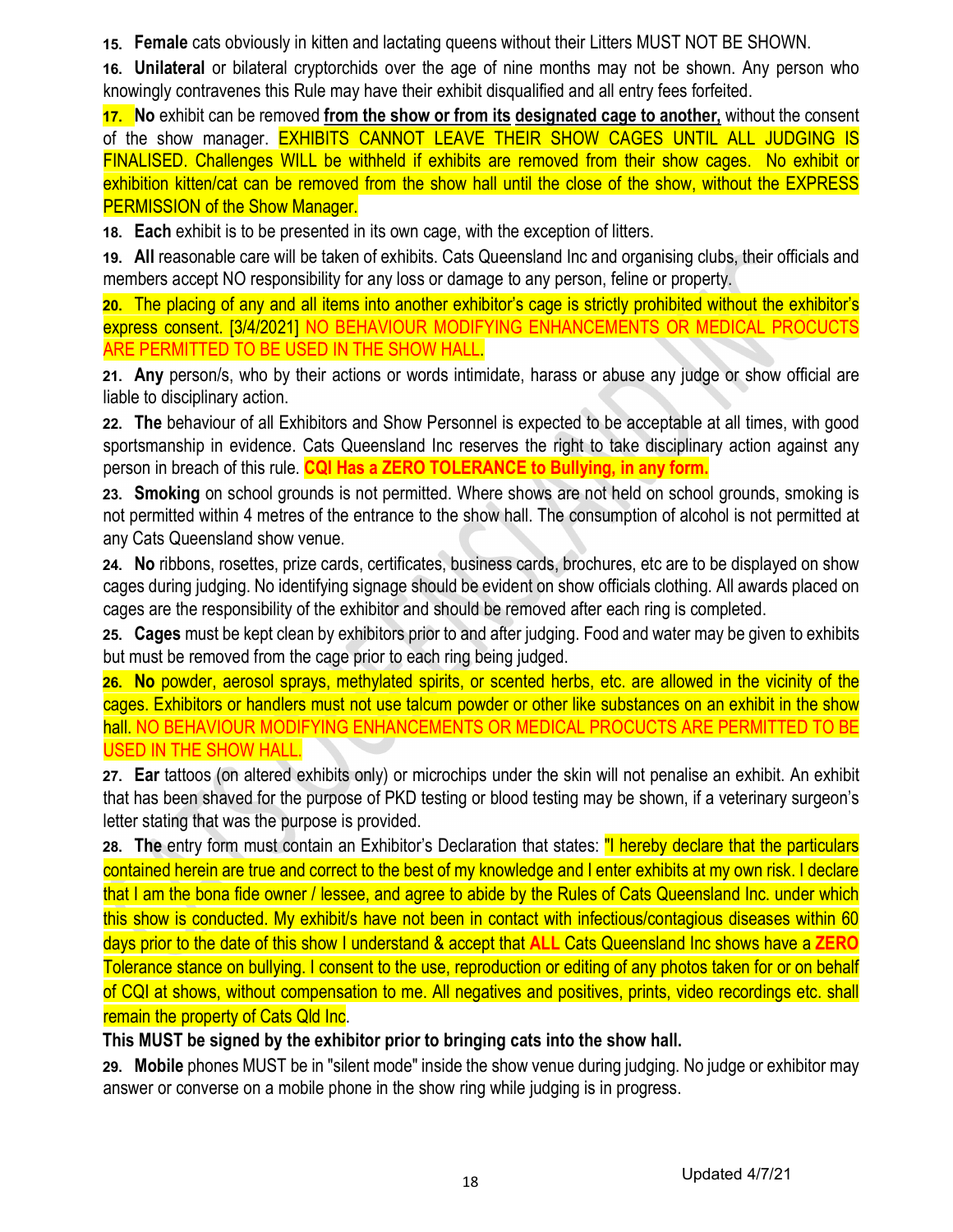30. No exhibitor may enter a ring while judging is in progress to attend to an exhibit, unless asked to do so by either the judge or the steward.

31. No photographs of exhibits may be taken without the prior permission of the owner. No flash photography is permitted while judging is in progress and not without the permission of the owner.

# Kitten Exhibits

31. No kitten under the age of 3 CALENDAR MONTHS 12 weeks is permitted to be shown or should be in the show hall for any purpose.

32. Altered (neutered/spayed) kittens under the age of nine months will compete with entire kittens in age classes and for Best in Show Awards.

33. Litter trays without identifying marking may be left in cages for litters or young kittens during judging.

34. Litters will automatically receive a double cage at no extra cost where required. If the dam of such litter is being exhibited, she will be allocated a separate cage in her group and the judges slips will note that she has a litter entered in the show. She may be placed in with her litter only after judging or between Rings. [updated]

# **Companion Exhibits**

35. Companion exhibits over the age of six months MUST be altered (neutered or spayed).

36. Companion kittens will compete with companion adults for Best In Show awards.

# Vetting

37. When a schedule states that there will be no vetting at the show, the Show Committee may reserve the right to refuse entry to, or judging of, any exhibit it considers NOT IN SHOW CONDITION. When schedule states vetting, then the vet's decision will be final.

# Pedigreed Awards

38. All adult cats regardless of title will compete for challenges in Open Classes for each breed/colour (male, female, altered male, altered female). However, in the case of a PDGC, four Platinum challenges are available to be awarded – one each for Males, Females, Altered Males and Altered Females. The winning cats must have been placed in the top five in show to receive the award. Platinum DGC who receive 10 awards may apply for the title of CQ Supreme Champion. Higher titles are also available. [Updated 2015]

39. CCC of A Certificates may only be awarded to the best titled Male, Female, Altered Males and Altered Females of each in Group [i.e. Longhair or Shorthair] if they are placed in the final Top 10.

40. In the event of a withheld challenge in an open class or first place declined in a kitten class, no Best in Section or Best of Breed will be awarded if that exhibit is the sole entry in its breed/colour section, nor can it be placed in the Top 10.

# Judging

41. The judge's decision as to the quality of the exhibit is final. The judge is empowered to withhold any award in any class or special award if, in the judge's opinion, the exhibit does not possess sufficient merit.

42. An exhibit which is unable to be judged / assessed will receive a UTJ and will be disqualified from that ring only. This only applies to the ring in which it was applied. It does not have a cumulative effect towards disqualification. A yellow UTJ card should be affixed to the front of the cage as a warning to following judges, one copy is to be made available to the owner and one given to the Show Rep.

43. If an exhibit is marked UTH in any ring in a multi-ring show, it is automatically disqualified from subsequent rings on the same day, so this constitutes one UTH report only. The judge will place a RED CARD on the exhibit's cage so following judges or personnel will not attempt to handle the exhibit. A second copy of the RED CARD will be handed to the exhibit's owner. A third copy of the RED CARD showing all details of the exhibit will be handed to the show manager, who in turn will advise the Cats Queensland Inc Management Committee with regard to the issuing of the RED CARD. Any cat that shows aggression towards people, particularly any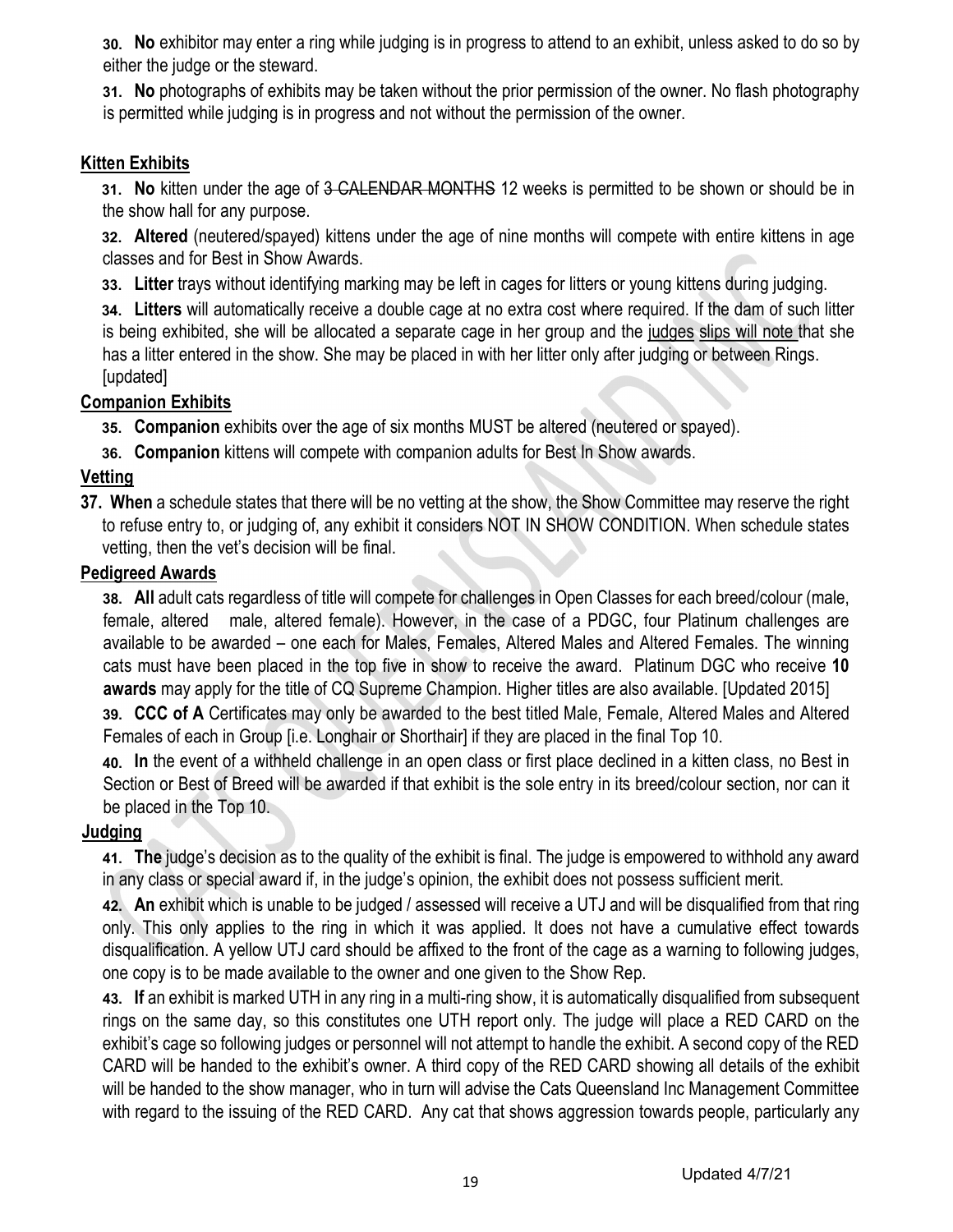cat that bites or deliberately scratches someone, is to be automatically declared UNABLE TO BE HANDLED [UTH]. There is to be no further judging of the cat on the day and a sign should be displayed and the owner notified. Any cat that is ruled UTH must not be removed from its cage until it is transferred to its carry cage to go home. Any cat declared UTH is suspended from the show bench for 3 months. If the cat is declared (UTH) again, it will be permanently disqualified [from CQI shows] for life. However, any aggressive drawing of blood is automatically given a life ban even if it is the cat's first offence." [Updated 2015]

44. Judges shall be instructed to disqualify an exhibit on which there is colouring matter or excessive powder or evidence of the exhibit having been dyed. Complaints

45. All complaints regarding the show must be in writing, accompanied by a fee of \$20.00, and in the hands of the show manager within seven days of the show. Fees are refundable if upheld. No complaint against the running of the show will be considered by Cats Queensland Inc unless lodged in accordance with this Rule and accompanied by the full fee.

# Show Personnel Information

46. A well-stocked first-aid kit will be provided at every show. The show manager will know its location and should be approached by any exhibitor, official or judge requiring first-aid materials.

47. A laminated copy of the Show Rules and Regulations will be displayed in a conspicuous position at every Cats Queensland Inc show.

48. Following the holding of a show by a Cats Queensland Inc affiliated club, the complete set of Judge's slips from each show along with 2 UNMARKED CATALOGUES are to be given to the Council Secretary or Registrar on the day of the show. A fully marked catalogue will be kept by the Secretary and the Registrar of Cats Queensland Inc for a minimum of 12 months from the completion of each show year.

49. The name of the Cats Queensland Inc representative will be listed in the catalogue. The Show Representative will notify Council of any BFL cards awarded and shall be responsible for notifying Council of any noteworthy practices or problems identified.

50. The following awards MUST be noted on judges' slips at Cats Queensland Inc shows in each Group: BEST, RESERVE, 3<sup>rd</sup>, 4th and 5th placed CATS, KITTENS and ALTERS. Reserve CCCA winners should also be noted.

51. A judge may not judge an exhibit bred by her/him unless a period of three months has elapsed since the exhibit has left the judge's residence.

52. Any judge who is judging at the show on the day, may exhibit in any section or ring other than the one in which she/he is judging. Judges may act as stewards at shows at which they are not officiating in their capacity as a judge.

53. At Cats Queensland Inc, we are committed to providing the best possible learning opportunities for our training and probationary judges. At our shows, you are likely to see judges in training "shadowing" visiting judges and learning as much as possible from these differing opinions. While we do not want to slow judging down, please be aware that some discussion may take place about features of a breed and/or a specific exhibit. This will be an open discussion and should not be seen as anything more than a training opportunity. You will be made aware, prior to judging, that shadowing is occurring in the ring. We thank you for your understanding.